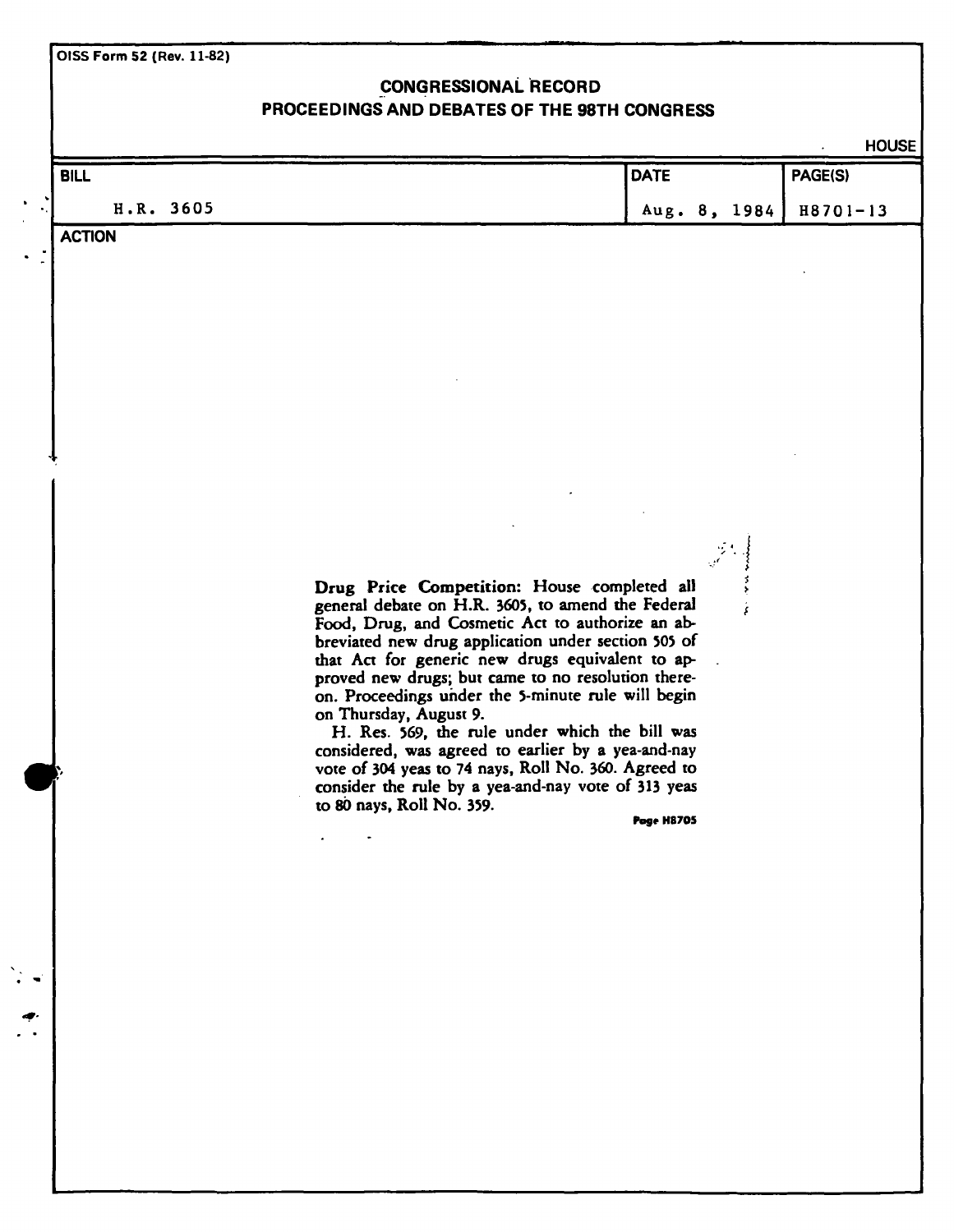## PROVIDING FOR CONSIDER-<br>ATION OF H.R. 3605, DRUG **ATION OF H.R. PRICE COMPETITION ACT OF 1983**

 $\sim$ 

 $\lambda$ 

 $\mathbf{r}$ 

**Mr. DERRICK, from the Committee on Rules, submitted a privileged report (Rept. No. 98-974) on the resolution (H. Res. 569) providing for the consideration of the bill (H.R. 3605) to amend the Federal Food. Drug, and Cosmetic Act to authorize an abbreviated new drug application under section 505 of that act for generic new drugs equivalent to approved new drugs, which was referred to the House Calendar and ordered to be printed, as follows:** 

#### **H. RES. 567**

ν

*Resolved,* **That at any time after the adoption of this resolution .the Speaker may.**  pursuant to clause 1(b) of rule XXIII, de**clare the House resolved Into the Committee of the Whole House on the State of the**  Union for the consideration of the bill (H.R. **3605) to amend the Federal Food. Drug, and Cosmetic- Act to authorize an abbreviated new drug application under section 505 of that Act for generic new drugs equivalent to approved hew drugs, and the first reading of the bill shall be dispensed with. After general debate, which shall be confined to the bill and shall continue not to exceed two hours. one hour to be equally divided and controlled by the chairman and ranking minority member of the Committee on Energy and Commerce, and one hour to be equally divided and controlled by the chairman and ranking minority member of the Committee on the Judiciary, the bill shall be considered for amendment under the five-minute rule. It shall be in order to consider the amendment in the nature of a substitute recommended by the Committee on Energy and Commerce now printed in the bill as an original bill for the purpose of amendment under the five-minute rule, said substitute shall be considered for amendment by titles instead of by sections and each title shall be considered as having been read, and all points of order against said substitute for failure to comply with the provisions of clause 7 of rule XVI are hereby waived. It shall be in order to consider en bloc the amendments recommended by the Committee on the Judiciary now printed in the bill to each title. It shall be in order to consider an amendment offered by Representative Derrick of South Carolina adding a new title III consisting of the text of title II of the bill H.R. 5929. Said amendment shair be**  the bill H.R. 5929. Said amendment shall be **points of order against said amendment for**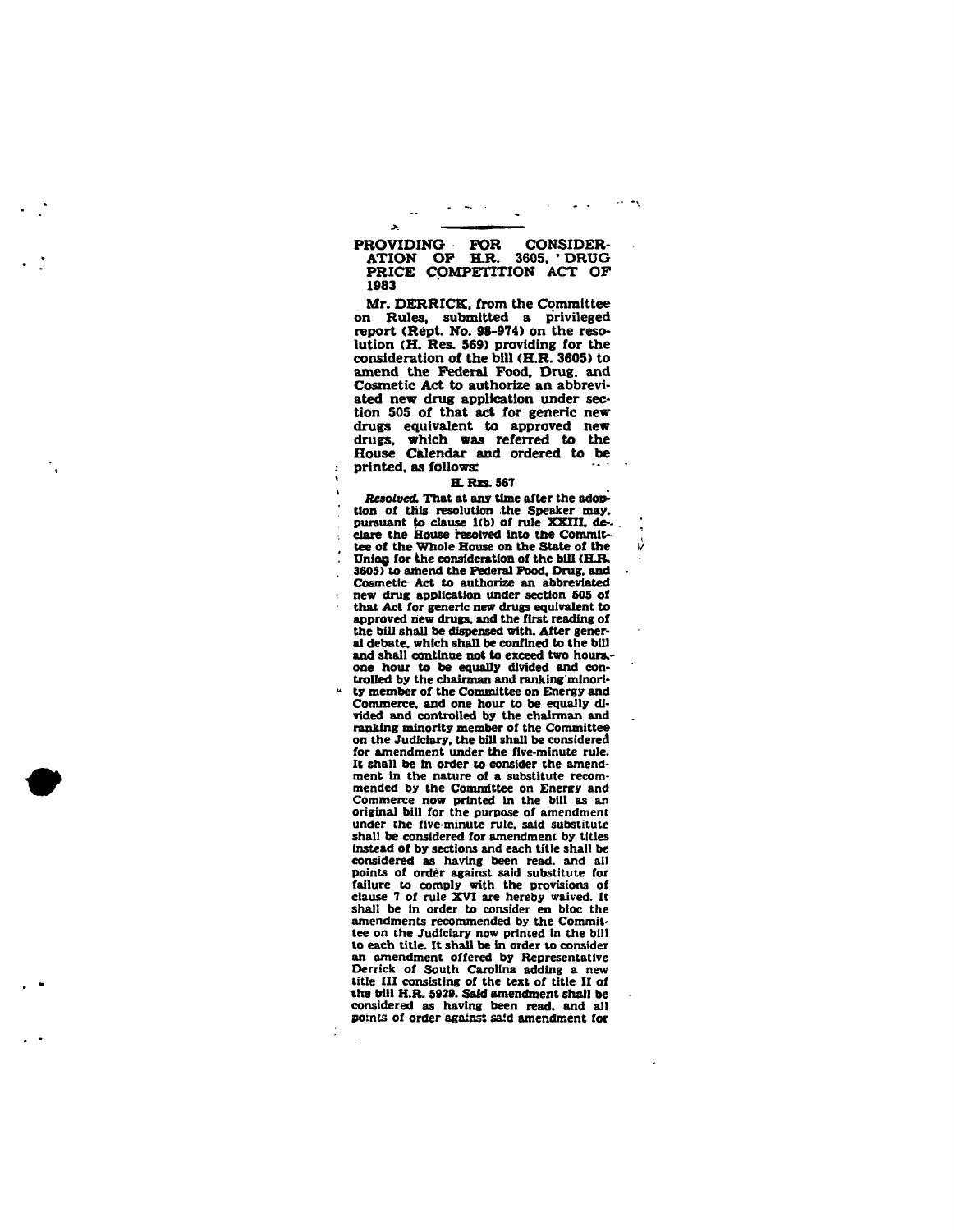## H 8702 **CONGRESSIONAL RECORD** — HOUSE *August 8, 19*<sup>2</sup>

**Mazzoli** 

**McCollum McCurdy McDade McHugb** 

**McKinney McNulty Mica Mikulskl** 

**Mineta Minlsh Mitchell Moakley Molinarl Mollohan** 

**Moody Moore Moorhead** 

**Mrazek Murphy Natcher Neal Nelson Nichols Nielson Novak O'Brien Oakar**  Ober<del>star</del><br>Obey **Olto Ortiz Ottinger Owens Panetta Patman Patterson Pease Penny Pepper Pickle Porter Price Rahall . Range) - Ratchford Ray Reeula Reid 1**

**failure to comply with provisions of clause 7 of rule XVI are hereby waived. At the con**clusion of the consideration of the bil amendment, the Committee shall rise report the bill to the House with amendments as may have been adopted any Member may demand a separate vo the House on any amendment adopte the Committee of the Whole to the **b** to the committee amendment in the na of a substitute. The previous question be considered as ordered on the bill amendments thereto to final passage out intervening motion except one me to recommit with or without instruct After the passage of H.R. 3605, it shall order to take from the Speaker's table bill S. 1538 and to consider said bill in House, and it shall then be in order to to strike out all after the enacting clau the said Senate bill and to insert in thereof the provisions contained in **3605 as passed by the House, and all points of order against said motion for failure to comply with the provisions of clause 7. rule XVI are hereby waived. Gradison Gray** 

Mr. DERRICK. Mr. Speaker, by rection of the Committee on Rule call up House Resolution 569 and **for its Immediate consideration.** 

**The SPEAKER pro tempore. The Clerk will report the resolution.** 

**The Clerk read the resolution.'** 

The SPEAKER pro tempore. question is. Will the House now **sider House Resolution 569?** 

**The question was taken.** 

**Bennan Beth**  $\mathbf{\bar{B}}$ 

**Boehlert Boggs** 

**Bream Britt** 

**Mr. FRENZEL. Mr. Speaker, I ob** to the vote on the ground that **quorum is not present and make the**  point of order that a quorum is **present.** 

The SPEAKER pro tempore. **dently a quorum is not present. .** 

The Sergeant at Arms will no absent Members.

The vote was taken by electro device, and there were-yeas 313, **n 80. not voting 39, as follows:** 

|                  | [Roll No. 359]       |                   |
|------------------|----------------------|-------------------|
|                  | <b>YEAS-313</b>      |                   |
|                  |                      |                   |
| Ackerman         | <b>Brown</b> (CA)    | Dowdy             |
| Akaka            | <b>Bro</b> vhill     | <b>Douney</b>     |
| Albosta          | <b>Bryant</b>        | Duncan            |
| <b>Alexander</b> | Burton (CA)          | Durbin            |
| <b>Anderson</b>  | Byron                | Dwyer             |
| Andrews (NC)     | <b>Campbell</b>      | <b>Dymally</b>    |
| Andrews (TX)     | <b>Carper</b>        | <b>Dyson</b>      |
| Annunzio         | ${\bf Car}$          | Early             |
| <b>Anthony</b>   | Clarke               | <b>Eckart</b>     |
| Aspin            | Clinger              | Edgar             |
| AuCoin           | Coelho               | <b>Edwards (C</b> |
| <b>Barnard</b>   | Coleman (MO)         | Edwards (C        |
| <b>Barnes</b>    | Coleman (TX)         | English           |
| <b>Bateman</b>   | Collins              | Erdreich          |
| <b>Bates</b>     | Conte                | <b>Evans (IL)</b> |
| Bedell           | <b>Convers</b>       | Pascell           |
| Beilenson        | Cooper               | <b>Peighan</b>    |
| <b>Bennett</b>   | Coughlin             | <b>Ferraro</b>    |
| Bereuter         | Courter              | Fish              |
| Berman           | Corne                | Florio            |
| <b>Bethune</b>   | <b>Crane, Daniel</b> | Poglietta         |
| <b>Bevill</b>    | <b>Crane, Philip</b> | Poley             |
| <b>Biaggi</b>    | <b>D'Amours</b>      | <b>Ford (TN)</b>  |
| <b>Bliley</b>    | Daniel               | Powler            |
| <b>Boehlert</b>  | Darden               | <b>Frank</b>      |
| <b>Bozgs</b>     | <b>Daschle</b>       | Frost             |
| <b>Boland</b>    | Davis                | <b>Pugua</b>      |
| <b>Boner</b>     | de la Garza          | Garcia            |
| <b>Bonier</b>    | <b>Dellums</b>       | Geidenson         |
| <b>Bonker</b>    | Derrick              | <b>Gephardi</b>   |
| <b>Borski</b>    | DeWine               | <b>Gibbons</b>    |
| <b>Boucher</b>   | Dirks                | Gilman            |
| Boxer            | Dingell              | Gingrich          |
| Breaux           | Dixon                | Glickman          |
| Britt            | Donnel v             | Gonzalez          |
| Broomf.: ld      | Durgan               | Gore              |
|                  |                      |                   |

| ll far<br>Į.<br>and<br>such<br>, and<br>ite in<br>еd<br>in<br>m<br>or<br>ature<br>shall<br>and<br>with-<br>otion<br>lans.<br>be in<br>e the<br>ï<br>the<br>move<br>se of<br>lieu<br>H.R.<br>oints<br>re to<br>. rule<br>y di-<br>es. I<br>8.S.R<br>The<br>The<br>con-<br>ject<br>Lt.<br>8<br>the<br>not<br>Evi-<br>otify<br>onic<br><b>12 y S</b> | Green<br>Guarini<br>Hall (IN)<br>Hall, Ralph<br>Hall, Sam<br>Hamilton<br>Hance<br>Harkin<br>Harrison<br>Hawkins<br>Hayes<br>Heftel<br>Herte)<br>Hightower<br>Horton<br>Howard<br>Hoyer<br>Hubbard<br>Huckaby<br>Hughes<br>Hutto<br>Hyde<br>Ireland<br>Jacobs<br>Jeffords<br>Jenkins<br>Johnson<br>Jones (OK)<br>Kaptur<br><b>Kasich</b><br><b>Kastenme<del>le</del>r</b><br>Kazen<br>Kemp<br>Kennelly<br>Kildee<br>Kleczka<br>Kogovsek<br>Kolter<br>Kostmayer<br>Lantos<br>Leach<br><b>Lehman (CA)</b><br>Lehman (FL)<br>Leland<br>Levin<br>Levine<br>Levitas<br>Lewis (FL)<br>Lipinski<br>Lloyd<br>Long (LA)<br>Long (MD)<br>Lott<br>Louty (WA)<br>Lujan<br>Luken<br>Lundine<br>Lungren<br>MacKay<br>Madigan<br>Markey<br><b>Marienee</b><br><b>Martin (NC</b><br>,<br><b>Martin (NY)</b><br><b>Martinez</b><br>Matsui<br>Mavroules |
|---------------------------------------------------------------------------------------------------------------------------------------------------------------------------------------------------------------------------------------------------------------------------------------------------------------------------------------------------|--------------------------------------------------------------------------------------------------------------------------------------------------------------------------------------------------------------------------------------------------------------------------------------------------------------------------------------------------------------------------------------------------------------------------------------------------------------------------------------------------------------------------------------------------------------------------------------------------------------------------------------------------------------------------------------------------------------------------------------------------------------------------------------------------------------------------------------|
| A)<br>II)                                                                                                                                                                                                                                                                                                                                         | Archer<br>Badham<br>Bartlett<br>Bilirakis<br>Brown (CO)<br>Burton (IN)<br>Carney<br>Chandler<br>Chappie<br>Cheney<br>Coats<br>Conable<br>Corcoran<br>Craig<br><b>Dannemey<del>er</del></b><br>Daub<br>Dickinson<br>Dreier<br>Emerson<br>Erlenborn<br><b>Evans (IA)</b><br>Fiedler<br>Fields<br>Frenzel<br>Gekas<br>Goodling<br>Gramm                                                                                                                                                                                                                                                                                                                                                                                                                                                                                                 |

**Savage McCloskey Sawyer • Scheuer Schneider Schroeder Schulze McKernan Schumer Selberling Sharp Shelby Sikorskl Miller (CA) Sislsky . Miller (OH) Skelton Slattery Smith (FL) Smith (IA) Smith (NE) Smith (NJ) Smith. Robert Montgomery Snowe Solars Solomon Spence Morrison (CD Spratt St Germain Staggers ' Stenholm Stokes Stration Studds 8undquist BwUt Synar Tallon Tauke "Tauzln. Thomas (GA) Torres Tomcelll Traxter Ddall Valentine Vander Jagt Vandergrlff Vento Volkmer Walgren Watklns Waxman Weiss Wheat Whiteburst WhiUey Wilson Wlrth Richardson Wise**   $\mathbb{R}^2$ **Wolpe WorUey Wright Wyden Wylie Vates Rosienkowskl Yairon Young (AK> Young (FL) Young (MO) Zschau** 

## **NAYS-8 0**

**Rinaldo Riuer Rodino Roemer Rogers Rose** 

**Roth Rowland Roybal Rudd Russo Sato** 

**Gregg Gundrrson Oxley Packard Hammerschmldt Pashayan Hansen (ID) Hansen (UT) Hannett Hiler Holt Hopkins Hunter Kindness Logomarsino Lalla Lent Lewis (CA) Livingston Loeffler Lowery (CA) Mock Martin (IL> McCain McCandless McEuen McGrath Michel Morrison (WA) Myers Paul Petri PurseTJ Quillen Roberts Robinson Schaefer Sensenbrenner Shaw Shumway Sliuster Skeen Smith. Denny Snyder Stangeland Stump Taylor Vucanortcb Walker Weber Whlttaker Winn Wolf** 

**Addabbo Applegale Bosoo Brooks Chappel) Clay Crockett Edwards (AD Fazio Flippo Ford (MI) Franklin Gaydos** 

**NOT VOTING-***-39*  **Hall (OH) Hatcher Hefner Hlllis Jones (NC) Jones (TN) Kramer LaPalce Lrath Marriott Murtha Ridge**  *Rot*  **Roukema Shannon Siijandrr** 

**Simon Stark Thames (CA) Towns Weaver Whilten Williams (MT) WUliams(OH)** 

#### **a 1910**

**Parris Prilcbard** 

**Mr. NIELSON of Utah and Mr. SPENCE changed their votes from "nay" to "yea."** 

**So (two-thirds having voted in favor thereof) the House agreed to consider House Resolution 569.** 

**The results of the vote was announced as above recorded.** 

**The SPEAKER pro tempore. The gentleman from South Carolina [Mr. DERRICK] is recognized for 1 hour.** 

**Mr. DERRICK. Mr. Speaker, for purposes of debate only, I yield the customary 30 minutes to the gentleman from Missouri [Mr. TAYLOR], pending which I yield myself such time as I may consume.** 

**(Mr. DERRICK asked and was given permission to revise and extend his remarks.)** 

**Mr. DERRICK. Mr. Speaker, the rule before the House provides for the consideration of H.R. 3605, the Drug Price Competition and Patent Term Restoration Act of 1984. It is an open rule providing for 2 hours of general debate. With 1 hour to be equally divided and controlled by the chairman and ranking minority member of the Committee on Energy and Commerce and 1 hour to be equally divided and controlled by the chairman and ranking minority member of the Committee on the Judiciary.** 

**The rule makes in order the Energy and Commerce Committee amendment in the nature of a substitute to be considered as original text for purposes of amendment. The substitute is to be read for amendment by titles instead of by sections with each title considered as read. Clause 7 of rule XVI, which requires that the subject matter of amendments be germane to the measure being amended, is waived against the substitute. The germaneness waiver is necessary because H.R. 3605. as introduced, dealt only with Food and Drug Administration approval of generic drugs, while the scope of the substitute was broadened to deal with the terms of patents for drugs as well.** 

**The rule provides for the consideration en bloc of the Judiciary Committee amendments to each of the bill's two titles. In addition, an amendment I will be offering to add a new title III is made in order. That .amendment**  consists of the text of title II of H.R. **5929. Ciaust 7 of rule XVI. germaneness, is waived against the amend**ment. This **v.aiver** is necessary because **the subject of the amendment, label-** Ĵ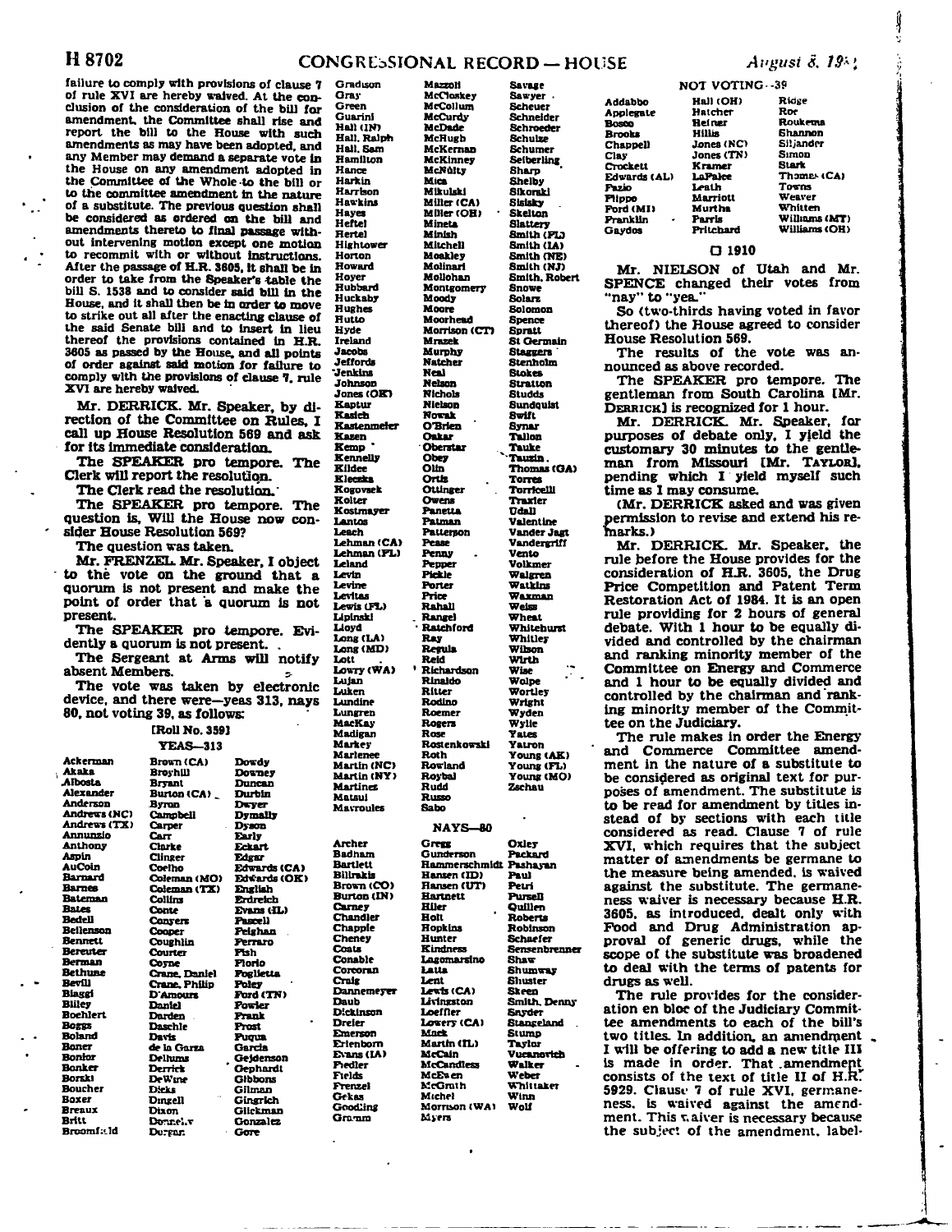**Ing of textile and apparel goods, is**  beyond the scope of the underlying **text. The amendment is critical to the health and vitality of the U.S. textile industry and is very similar to lan- .guage -included in.S. 1538. as passed the Senate.** 

**The rule further provides that any Member may demand a separate vote in the House on any amendment**  adopted in the **Committee** of the **whole to the bill or to the substitute and that one motion to recommit with or without instructions is in order.** 

**Finally, the rule provides that, after passage of H.R. 3605. it shall be in order to take S. 1538 from the-Speaker's table and consider it in the House. Then it shall be in order to move to strike all after the enacting clause- of the Senate bill and insert the provisions of H.R. 3605. as passed by the House. Clause 7 of rule XVI. germaneness, is waived against consideration of that motion.** 

**Mr. Speaker, the energy and commerce amendment in the nature of a substitute contains two titles. The first deals with the process by which drug companies can obtain approval to sell drugs which have already been certified by the Food and Drug Administration and marketed by one of the pioneer drug companies, but on which the patent has expired. Currently, pharmaceutical' companies which produce generic drugs must undertake a lengthy and expensive procedure in order to gain FDA approval for sale of a drug with an expired patent. These tests are currently required despite the fact that identical tests have already been conducted and the FDA has previdusly approved the sale of the exact same drug by the company holding the patent. This bill seeks to end this duplication of effort and, more importantly, make it easier for pharmaceutical companies to market cheaper, generic alternatives to namebrand drugs when the patents on the name-brand drugs have expired.** 

**Title II of the energy and commerce substitute amends U.S. patent law to authorize time extensions on patents ' for certain drugs. Extensions of up to 5 years can be granted when the patent holder can show that, after the patent was granted, marketing of the drugs was delayed due to the FDA approval process. It is hoped that this extension of exclusive rights will encourage increased research and development efforts by pharmaceutical companies.** 

**The amendment in the nature of a substitute also contains provisions - clarifying congressional intent with regard to the definition of patent infringement in the drug industry. The provision, which has the effect of reversing a recent ruling of the Court of Appeals for the Federal Circuit, states that it is not an act of patent infringement for a drug company to test a drug prior to the expiration date of a patent if the testing is in preparation** 

**of gaining FDA approval to market the drug after the patent expires.** 

**The Energy and Commerce Committee version of the bill would give to manufacturers of unpatentable drugs an exclusive market life of 4 years on that product. The Judiciary- Committee adopted an amendment striking that provision. The Judiciary Committee also amended the energy and commerce amendment to delete any references to animal' and veterinary drugs.** 

**Mr. Speaker, this is probably one of the most significant pieces of legislation to be considered by this body. It will help millions of elderly and ill people by getting safe and less expensive generic drugs on the market in an expeditious fashion. It also helps to restore the incentive of patent protection to those drug manufacturers that spend millions upon millions of dollars in the search for new drugs.** 

**Mr, Speaker, the rule before us is an open rule that would permit all Members to offer germane amendments to HA. 3605.1 urge my colleagues to vote in favor of the rule so that we can move to the expeditious consideration of this legislation.** 

#### **O 1920**

**Mr. TAYLOR. Mr. Speaker. I yield myself such time as I may consume.** 

**(Mr. TAYLOR asked and was given permission to revise and extend his remarks.)** 

**Mr. TAYLOR. Mr. Speaker. House Resolution 569 ia an open rule under which the House will consider legislation changing the application process for generic drugs and extending the patent protection afforded developers of new drugs.** 

**The rule, which was reported earlier today from the Committee on Rules, is an Open rule and provides for 2 hours of general debate.** 

**The rule makes in order an amendment in the nature of a substitute from the Committee on Energy and Commerce for consideration an original text for the purpose of amendment under the 5-minute rule.** 

**Mr.- Speaker, the rule provides a waiver of germaneness for the Energy and Commerce Committee amendment, because the bill as introduced dealt only with the approval process used by the Food and Drug Administration for generic drugs.** 

**The scope of the substitute reported from committee, however, is broader than the original bill since it also deals with the term of patents for drugs.** 

**The substitute is to be read by titles, and the rule provides for en block consideration of amendments to be offered by the Judiciary Committee.** 

**Mr. Speaker, the rule also makes in order a'specific amendment, to be offered by the gentleman from South Carolina, and provides a waiver of germaneness for that amendment.** 

**The substance of the amendment to be offered by Mr. DERRICK deals with the labeling of textile and apparel goods, and is beyond the scope of the**  **committee substitute. Since the committee thought the gentleman from South Carolina made a good case for the consideration of his amendment, the waiver was provided.** 

**Mr. Speaker, the rule also provides for linkage of H.R. 3605 to the bill. S. 1538. after passage of H.R. 3605. in order to facilitate a conference with the other body.** 

**The rule makes the consideration of S. 1538 in order, and permits a motion to strike out all after the enacting clause of that bill and to insert the provisions of H.R. 3605 as passed by the House. In addition, a waiver of germaneness is provided, for that motion.-**

**Mr. Speaker, our consideration of this legislation culminates a long, bipartisan effort to make it easier for ' pharmaceutical companies to market cheaper, generic drugs as alternatives to name-brand drugs when the patents on the name-brand drugs have expired.** 

**There was no controversy about the provisions of this rule during our hearing earlier today, and I urge adoption of the rule.** 

**Mr. Speaker, I yield 5 minutes to the gentleman from Minnesota (Mr. FREN-ZEL].** 

**(Mr. FRENZEL asked and was given permission to revise and extend his remarks.)** 

**Mr. FRENZEL. Mr. Speaker, this resolution is a very complicated one. which is one of the reasons that I ask. for a vote before it be considered. As most Members know, this rule will require a two-thirds vote for passage because it is being presented to us without benefit of a report, and within an hour or so after it has been passed. I believe the last vote required a twothirds vote, as well.** 

**It is a little hard to track what we are talking about in this rule. We are first given a bill on which there is a committee report. We are then told. that that bill is not really going to be the bill we shall actually consider. There is another bill which will be substituted for it.** 

**Finally, there Is a third bill which is wholly nongecmane to the first two. Under the rule we shall take title II. of H.R. 5929, and stick it onto the bill. When we are done with that, if anybody understands what we are doing, it will be purely by accident.** 

**Mr. Speaker, the part of the bill that baffles me is the part of the bill which will be introduced as a substitute by Mr. DERRICK. It- is half of a bill, in fact. Title II of that bill provides for amendments to the Textile Fiber Products Identification Act and the Wool Products Labeling Act of 1939. neither of which has any slight degree of germaneness to the main bill.** 

Item No. 1: There was no showing anywhere that the main bill in ques**tion was an urgent one and had to be considered under a rule which was**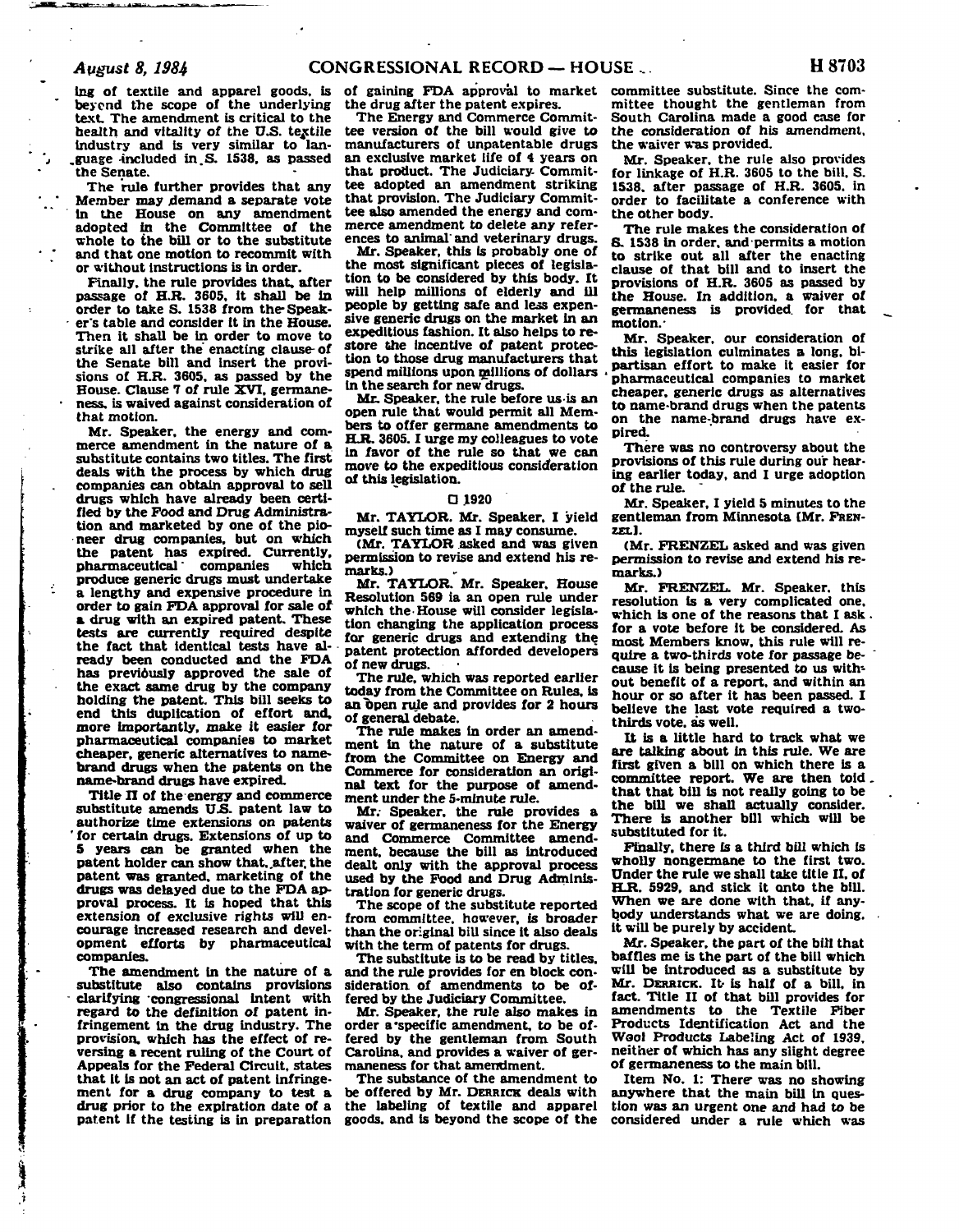**passed 1 hour or 2 before under a twothirds vote.** 

**Rule No. 2:1 do not know if we have a committee report on the Derrick substitute. I suspect we do not. I do not know if there were committee hearings on it. I just heard about it a few minutes ago. I do not know what it means. All I know is that it is not germane, and that this House has no reason whatsoever to consider it now.** 

**I also suspect, Mr. Speaker, that after we adopt this rule and if the Derrick amendment is passed, then any sort of labeling amendment will be in order, and that means- that we are likely to have leather identification amendments,-perhaps footwear identification amendments, certainly tubular steel identification amendments, and perhaps a whole raft of others.** 

**In my judgment, the packaging of these two items together is not only unwise, it is rather silly for this House. We should not be indulging -in this kind of spur-of-the-moment legislation when we are looking-for an adjournment the day after tomorrow.** 

**If we would have handled this rule in the normal way, it would have laid over for a couple of days. We would have then handled the bill in the normal course of events and under the regular procedures of this House. To, force the consideration of a nongermane amendment makes this.body look like the other body, which does not present a very good picture to our constituents of orderly process. This rule will take two-thirds to pass. I would urge the House that it not be passed.** 

**Mr. DERRICK. Mr. Speaker, will the gentleman yield?** 

**Mr. PRENZEL. I yield to the gentleman.** 

**Have I made a mistake on that?** 

**Mr. DERRICK. The gentleman is incorrect. It took a two-thirds vote for consideration. It will take a majority vote for passage.** 

**Mr. PRENZEL. I thank the gentleman for straightening me out. This resolution requires only a majority vote. The previous vote that I mentioned did require two-thirds, and "those who opposed it and assisted me in the opposition were not successful in gaining two-thirds, which I regret greatly.** 

**Mr. Speaker, to sum up. this is an unusual, unnecessary, unwarranted procedure. The resolution should be rejected by the House.** 

**Mr. TAYLOR. Mr. Speaker, I yield 3 .minutes to the gentleman from Ohio [Mr. KINDNESS].** 

**Mr. KINDNESS. I thank the gentleman for yielding, no matter what they say.** 

**Mr. Speaker. I take this time to inform my colleagues that I have filed for printing in the RECORD of today 136 amendments to H.R. 3605. the Drug Price Competition and Patent Term Restoration Act of 1984. in order to assure the opportunity for their consideration in the event the leader-**

**ship calls for the bill to be considered under the 5-minute rule during the remainder of this week, which might result in my colleagues' impatience in turn calling for time limitations being imposed. We know how that works. And this is exactly the right time for that to occur.** 

**I support the concept underlying the legislation, namely the combining of patent term restoration for new pharmaceuticals with a faster approval of generic pharmaceuticals. However, the process in which we are involved partly described by the gentleman from Minnesota [Mr. FRENZEL] just a few minutes ago is a fast process at this point. 'The matter has been considered in a rather peculiar way. The bill is not the bill that a lot of people thought it was. And it is 'combined with other elements that would otherwise be nongermane.** 

**My concern is that the bill as presently proposed is a result, in part, of ignorance or unfamiliarity with certain parts of our laws, in particular the patent laws of our country- It has a great deal to do with our .position in international trade. The bill would cost American jobs by jeopardizing exports. It would create disincentives to the development of new drugs for health minorities. It would undermine the financial viability of many universities, delay approvals of new lifesaving medicines, sacrifice the American biotechnology industry and its edge in the world, make unenforceable patents on inventions used to test drugs. And the list goes on. BevUl Biaggi BlUe Boner Bonier Bonker Borskl \* Boxer • Breaiu Brttt Brooks Byron Can-**

**-These are problems associated with the bill that is being brought to us in a very quick manner at a time when there is very little room for consideration of some pretty complex matters. If H.R. 3605 is considered under the 5 minute rule this week, I think we will be forced to address the multitude of issues in the bill on a piecemeal basis rather than being able to combine these concepts that are included in the 138 amendments.** 

#### **D 1930**

**So I would urge that the bill not be considered this week; the rule might just as well not be adopted at this point. I would urge a no vote.** 

**Mr. TAYLOR. Mr. Speaker. I have no further requests for time, and I yield back the balance of my time.** 

**Mr. DERRICK. Mr. Speaker. I move the previous question oh the resolution.** 

**The previous question was ordered. The SPEAKER pro tempore. The** 

**question is on the resolution. The question was taken, and on a di-**

**vision (demanded by Mr. PRENZEL) there were—yeas 87, nays 21.** 

**Mr. PRENZEL. Mr. Speaker. I object to the vote on the ground that a quorum is not present and make the point of order that a quorum is not present.** 

**The SPEAKER pro tempore. Evidently a quorum is not present.** 

**The Sergeant at Arms will notify**  absent Members.

**The vote was taken by electronicdevice, and there were—yeas 304, nays 74, not voting 54, as follows:** 

**[Roll No. 3601** 

**Akaka** 

**Bates BedeU** 

**Come** 

**Coope** 

**Davis** 

**Dicks** 

**Dixon** 

**Dvyer** 

**Early** 

**Edgar** 

**Fish** 

**YEAS—304 Ackerman Addabbo Albosta Anderson Andrews'(NC) Andrews <TX> Annunzio Anthony Applegate Aspin AuColn Barnard Barnes BarUett Baleman Beilenson Bennett Berman Boehlert Boggs Boland Boucher BroyhOl Bryant Burton (CA) Campbell Carney Carper Cheney Clarke dinger Coelho Coleman (TX) Collins Conyers Caughlin Courier Coyne Crane. Daniel Crane. Philip D'Amours Daniel Darden dels Garza Dellums Derrick DeWine Dinsell Donnelly Dowdy Downey Duncan Durbin Dymally Dyson - Eckart Edwards (CA) English Erdreich Ertenbom Evans(LA)**  Evans (IL) **Fascell F**:ighan **FVrraro Florio Foglietta Foley Ford(TN) Fowler Frank Frost Fuqua Oaydos Gejdenson Gephardt Gibbons Gilman Gingrich Giickman Gonzalez Gore Gray Green Gunderson Hall (IN) Hall (OH) Hall. Ralph Hall. Sam Hamilton Mikulski Miller (CAi Miller (OH) Mineta Minish Moakley Mollohan Montgomery Moody Moore Moorhead Morrison (CT) Mrazek Murphy Murtha Myers Nateher Neal Nelson Nichols Niclson Nowak O'Brien Dakar Oberstar Hammerschmidt Obey Hance Harkln Harrison HartneU Hayes Hote l Hightower Howard Hoyer Huckaby Hughes . Hutto Hyde Jacobs Jeffords Jenkins Jones (OKI Kaptur Kasich Kaslenmeler Kazen Kemp Kennelly Kildee Kleczka Kogovsek Kolter Kostmayer LaFalce Lanlos Leach Lehman (CA) Lehman (FL) Leland Levin Levine Leviias Lewis (FL) Lipinski Livingston Lloyd Long(LA) Long (MD) Lowry (WA> Lujan Luken Lundine MacKay Madigan Markey Martin (IL) Martin (NO Martinez Matsui Mavroules McCloskey McCoilum McCurdy McDade McHugh McKeman MeKinney McNulty Mica Olin Ortiz Ottinger Owens Oxley . Panetta 'Patman Patterson Pease Penny Pepper' Pickle Price Quillen Rahall Rangel Ratchford Ray Regula Reid Richardson Rlnaldo Ritter Robinson Rodino Roemer Rogers Rose Rostenkowskl Roth Rowland Roybal Russo Sabo Savage Scheuer Schneider Scbreeder Srhulze Schumer Sharp Shelby Shuster Sikorski Sislsky Skeen Slattery Smith (FL) Smith (LA) Smith (NJ> Smith. Robert Snowe Snyder Solars Spence Spratt • • St Germain \* Staggers Slark ' \* Sienholm Stokes Strauon Siudds Sundquist**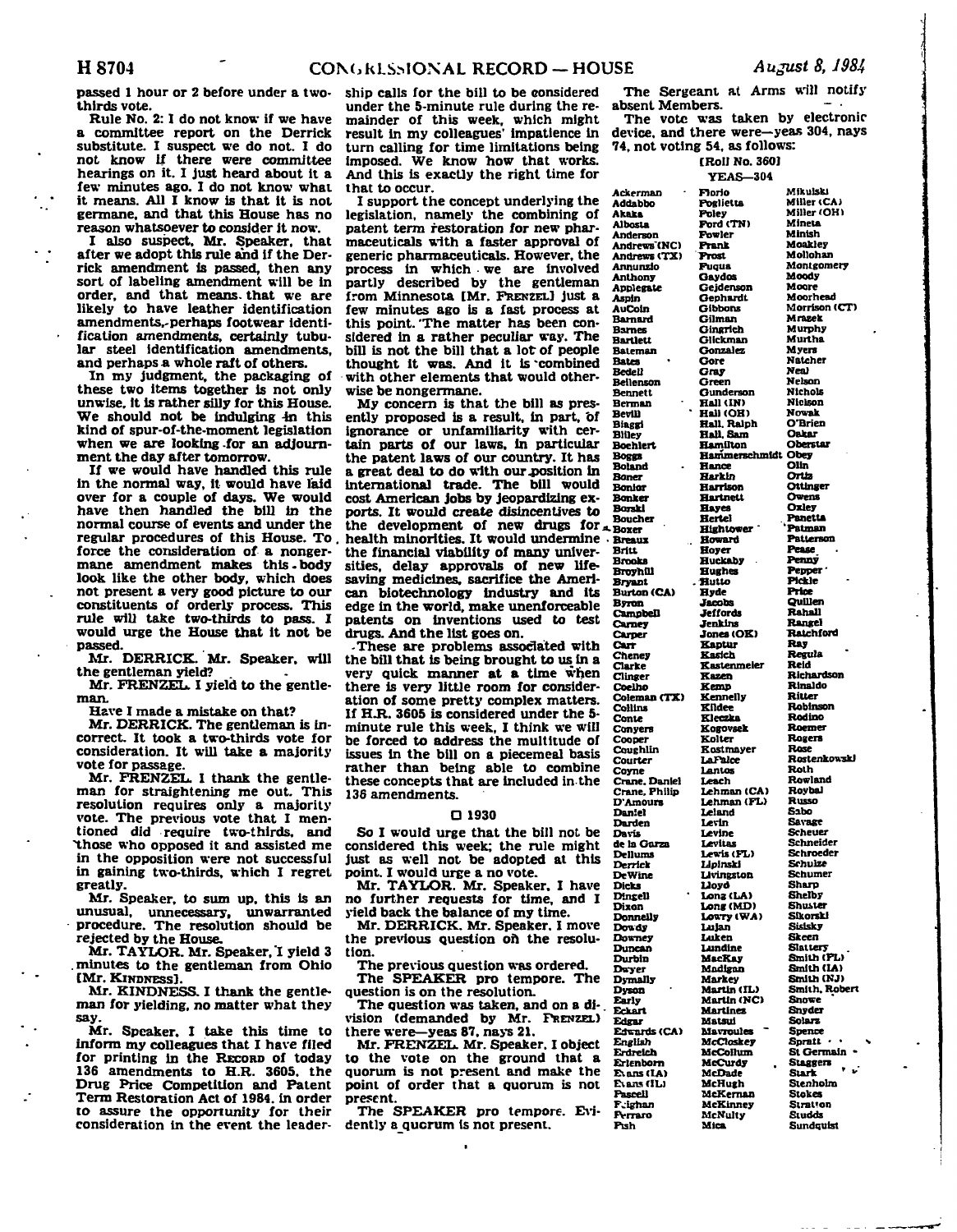| August 8, 1984               |                                  |                                    | <b>CONGRESSION</b>                   | $ID - HOUSE -$                  |                    |
|------------------------------|----------------------------------|------------------------------------|--------------------------------------|---------------------------------|--------------------|
| Swift                        | Vander Jagt                      | Wise                               | The motion                           |                                 | bill               |
| Symor<br>Taken               | Vandergriff<br>Vento             | Wolf<br>Wolpe                      | The Clerk :                          | ate bill, as                    | that               |
| Tause                        | Voikmer                          | Wyden                              | <i>callous:</i>                      |                                 | Hou:               |
| Tauma                        | Waleren                          | Wylie                              |                                      |                                 | Ιv                 |
| Terlur                       | Watkins                          | Yates                              |                                      |                                 | more               |
| <b>Thurss</b> (GA)           | Waxman<br>Welss •                | Yatron                             | Be u enacled                         | ind House of<br>d States of     | this               |
| Terres<br>Torreelij          | Wheat                            | Young (AK)<br>Young (FL)           | Representatives<br>America in Co     | d. That sec-                    | max <sub>i</sub>   |
| Traxler                      | Whitley                          | Young (MO)                         | tion 391 of the                      | s Act of 1934                   | doin               |
| t'aau                        | Whittaker                        |                                    | (47 U.S.C. 391)                      |                                 |                    |
| Valentine                    | Wirth                            |                                    | (1) by striking                      | 83.": and                       | num                |
|                              | NAYS-74                          |                                    | (2) by insertir                      | or fiscal year                  | colle              |
|                              |                                  |                                    | 1985, \$53.000,01                    | ar 1986, and                    | latio              |
| Archer<br>Badham             | Gregg<br>Hansen (ID)             | Packard<br>Pashayan:               | \$56,000,000 for                     | " immediate-                    | futu               |
| Bercuter                     | Hansen (UT)                      | Paul                               | ly after "1984."                     |                                 | sour               |
| Billrakis                    | Hiler                            | Petri                              | SEC. 2. Sectio                       | Communica-                      | Mı                 |
| Broomfield                   | Hopkins                          | Porter                             | tions Act of                         | $\therefore$ 393(c)) is         | ques               |
| Brown (CO)<br>Burton (IN)    | Hunter<br>Johnson                | Pursell<br>Roberts                 | amended by str                       | mtence.                         | bala               |
| <b>Chandler</b>              | Kindness                         | Rudd                               | Sec. 3. Sectio                       | of the Com-                     | Th                 |
| Chappie                      | Lagomarsino                      | Sawyer                             | munications .                        | U.S.C.<br>(47                   | ant                |
| Coats                        | Latta                            | Schaefer                           | 396(kX1XC) is :                      | amount" and                     | viou:              |
| Oxleman (MO)                 | Lent<br>Lewis (CA)               | Sensenbrenner                      | (1) by strikin;<br>inserting in lie  | i. 1987, 1988.                  | on tl              |
| Conable<br>Craig             | Loeffler                         | Shaw<br>Shumway                    | and 1989, an an                      |                                 | Тh                 |
| <b>Dennemeyer</b>            | Lott                             | <b>Smith (NE)</b>                  | (2) by striki                        | "fiscal year                    | fere               |
| Daub                         | Lovery (CA)                      | Smith, Denny                       | 1985."; and                          |                                 | (Mr.               |
| Dick:nson                    | Lungren                          | Solomon                            | (3) by insert                        | 100 for fiscal                  | Tr                 |
| Dreier                       | Mack                             | Stangeland                         | year 1987, \$251                     | :al year 1988.                  |                    |
| Enterson<br>Fied -r          | Marlence<br>Martin (NY)          | Stumo<br>Vucanovich                | and \$270,000,00                     | $\cdot$ 1989" imme-             | Th                 |
| Pess                         | McCain                           | Walker                             | diately before <b>1</b>              | : end thereof.                  | read               |
| Frenzei                      | <b>McCandless</b>                | Weber                              | <b>MOTION</b>                        | WIRTH                           | time               |
| Gekas                        | McEwen                           | Winn                               | Mr. WIRT.                            | r. I offer a                    | Tr                 |
| Goodling<br>Gradison         | McGrath<br>Michel                | Wortley<br><b>Zschau</b>           | motion.                              |                                 | "An                |
| Gramm                        | Molinari                         |                                    | The Clerk 1                          | r                               | tion:              |
|                              |                                  |                                    |                                      |                                 | thor               |
|                              | <b>NOT VOTING-54</b>             |                                    | <b>Mr. Wirth :</b><br>the enacting ( | out all after<br>enate bill. S. | tain               |
| Alexander                    | <b>Hatcher</b>                   | Pritchard                          | 2436, and to in                      | eof the provi-                  | pose               |
| Bethune<br>Bosco             | Hawkins<br>Hefner                | Ridge<br>Roe                       | sions of H.R. !                      | y the House.                    | A                  |
| Brown (CA)                   | Heftel                           | <b>Roukema</b>                     | The SPEA                             |                                 | the :              |
| Chappell                     | <b>Hillis</b>                    | Seiberling                         |                                      | mpore. The                      |                    |
| Clay                         | Holt                             | Shannon                            | gentleman                            | Mr.<br>rado                     |                    |
| Corcoran<br>Crockett         | Horton<br>Hubbard                | Siljander<br>Simon                 | WIRTH] is req                        | hour.                           | DRI                |
| Daschle                      | <b>Ireland</b>                   | <b>Skeiton</b>                     | Mr. WIRT                             | ker, I yield                    | P/                 |
| Dorean                       | Jones (NC)                       | <b>Thomas (CA)</b>                 | myself such i                        | consume.                        | AC                 |
| <b>Edwards (AL)</b>          | Jones (TN)                       | Towns                              | Mr. Speake                           | ), the House                    | Tł                 |
| <b>Edwards (OK)</b><br>Pazio | <b>Kramer</b><br>Leath           | Weaver<br>Whitehurst               | debated and                          | 5541, which                     | ant.               |
| Piropo                       | Marriott                         | Whitten                            | authorizes <i>i</i>                  | Corporation                     | XXI                |
| Pord (MI)                    | Mazzoli                          | Williams (MT)                      | for Public                           | for fiscal                      | in tl              |
| Pranklin                     | Mitchell                         | Williams (OH)                      | years 1987. 1                        | and for the                     | on t               |
| Garcia                       | Morrison (WA)                    | Wilson<br>Wright                   | facilities pro                       | l years 1985.                   | side:              |
| Guarini                      | Parris                           |                                    | 1986, and 19                         | adments de-                     |                    |
|                              | 1940 ם                           |                                    | signed to cu                         | t these pro-                    |                    |
|                              |                                  |                                    | grams were                           | 1 H.R. 5541                     | Ac                 |
|                              |                                  | Mr. SAWYER changed his vote from   | passed the                           | whelmingly,                     | irsei              |
| "yea" to "nay."              |                                  |                                    | under an op                          | ote of 302 to                   | ∙Who               |
|                              |                                  | Mr. LONG of Maryland changed his   | 91.                                  |                                 | Unic               |
|                              | vote from "nay" to "yea."        |                                    | <b>Immediate</b>                     | passage of                      | (H.F)              |
|                              | So the resolution was agreed to. |                                    | H.R. 5541, I                         | <b>tous consent</b>             | Food               |
|                              |                                  | The result of the vote was an-     | to take up                           | h was intro-                    | thor               |
|                              | nounced as above recorded.       |                                    | duced by Se:                         | <b>TER, and Was</b>             | catio              |
|                              |                                  | A motion to reconsider was laid on | passed by tr                         | roice vote on.                  | for a              |
| the table.                   |                                  |                                    | June 15. My                          | s to move to                    | prov               |
|                              |                                  |                                    | strike all aft                       | g clause and                    | the (              |
|                              | $\mathsf{D}$ seed                |                                    | insert the te                        | .1. The fund-                   | Tł                 |
|                              |                                  |                                    |                                      |                                 | Tł                 |
| <b>CORPORAT</b>              |                                  | <b>PUBLIC</b>                      | ing levels in                        | identical to                    | rule,              |
| <b>BROADCA</b>               |                                  | <b>JTHORIZA-</b>                   | those in H.I                         | iven Senator                    |                    |
| <b>TION</b>                  |                                  |                                    | <b>GOLDWATER</b>                     | rship on this                   | pens               |
|                              |                                  |                                    | public broat                         | believe it is                   | Ur                 |
| Mr. WIRT                     |                                  | er, pursuant                       | appropriate                          | islation bear                   | Cali               |
| to House R                   |                                  | . I move to                        | the number                           | r's bill.                       | ogni               |
| take from                    |                                  | 's table the                       | However.                             | was regis-                      | from               |
| Senate bill                  |                                  | iuthorize ap-                      | tered, to C                          | ocedural re-                    | reco               |
| propriation                  |                                  | $\cdot$ activities of              | quest, and t                         | helming will                    | man                |
| the Corpor:                  |                                  | ic Broadcast.                      | of the Hou                           | ated due to                     | MEIE               |
| ing, and fo                  |                                  | oses, and ask                      | this tactic t                        | ial consider-                   | utes               |
| for .ts immi                 |                                  | ration.                            | ation of th                          | peaker, the                     | nia I              |
| The Cle                      |                                  | title of the                       | House has do                         | 41 under an                     | for $\ddot{\cdot}$ |
| Sena e bill.                 |                                  |                                    | open rule i                          | whelmingly                      | Tr                 |
| The SPF                      |                                  | tempore. The                       | passed that                          | $-2436$ con-                    | fron               |
| question is                  |                                  | on offered by                      | tains provisio                       | ວ H.R. 5541.                    | M.                 |
| the gonth                    |                                  | Jolorado (Mr.                      | It is very u                         | iste of this                    | yield              |
| Wisth                        |                                  |                                    | body's time f                        | to pass this                    | sum                |

## **The motion The Clerk ; follows:**  *Be* **u** *enacted Representatives America in Co*  **tion 391 of the (47 U.S.C. 391)1 (1) by striking (2) by insertir 1985. [S53.000.0t](http://S53.000.0t)  \$56,000,000 for ly after "1984." SEC 2. Sectio tions Act .of amended by str SEC 3. Sectit munications ' < 396(kXlKC)ist (1) by strikin; inserting in lie and 1989. an an (2) by striki 1985.": and (3) by insert year 1987. \$25! and \$270.000.0( diately before 1 MOTION Mr. WIRT motion. The Clerk i Mr. WIRTH i the enacting < 2436. and to in sions of H.R. ! The** *SEEA*  **gentleman WIRTH**] is rea **Mr. WIRT**  myself such i **Mr. Speakt debated and authorizes' f» for Public years 1987.1 facilities pro 1986, and IS signed to ci grams were passed the**  under an op **91. Immediate H.R. 5541. r to take up dnced by Se: passed by tr June 15. Ms strike all aft insert the te tag levels it those in H.l GOLDWATERpublic broai appropriate the number However, tered. to tl quest, and t of the Hou, this tactic t ation of th House has d< open rule i passed that**  tains provisio **It Is very u body's time i**

## **n e bill, as**  *:nd House of d States* **o/ 4 That sec-5 Act Of 1934 183.": and or fiscal year ax 1986. and Communlca-1- 393(c)) is intence. of the Com amount" and i. 1987. 1988. "fiscal year WO for fiscal :al year 1988. • 1989" immei end thereof. WIRTH ;r. I'offer a**  ř. **out all after enate bill. S. eof the provi- >y the House. napore. The rado hour, ker. I yield consume. ). the House 5541. which Corporation and for the 1 years 1985, adments der these proi H.R. 5541 whelmingly, ofe of 302 to passage of IOUS consent b. was intro-XER. and was r otce vote on s to move to .g clause and :1. The fundidentical to Iven Senator rship on this believe it is islation bear r\*s bill. ocedural rehelming will ated due to lal considerpeaker, the •41 under an -whelmingly 3 H.R. 5541. iste of this to pass this**

immediate-**(47 UAC. lor fiscal I wish to more that this legislal margin of doing todaj number fo: colleagues lation whii future of o sources, pu Mr.SPE; quests for balance of The SPE ant to Hoi vious ques' on the mol The que fered by tl [Mr. WIRT The mot The Sei read a th! time, and The titl« "An Act tions Act thorizatio tained in poses. A moth the table. [Mr. the chair. pensed with.** 

**was regis-'. 2436 con-**

**cessary. [leagues once ady adopted** 

**bill again. , that was House's will** 

> **tremely wide d all we are ,g the Senate >n. I ask my irt this legisirtant to the t national reng. no further re-**

> **ield back the**

**npore. Pursu-563. the prered as ordered** 

**le motion offrom Colorado** 

**I to. ordered to be read the third** 

**I so as to read: ; Communica** priations confor other pur**for other pur-**

**er was laid on** 

**DRUG PRICE COMPETITION AND PATENT TERM RESTORATION ACT OP 1984** 

**The SPEAKER pro tempore. Pursuant to House Resolution 569 and rule . XXIII. the Chair declares the House in the Committee of the Whole House on the State of the Union for the consideration of the bill, H.R. 3605.** 

**1(1 THE COMMITTEE OF THE WHOLE Accordingly the House resolved itself into the Committee of the Whole House on the State of the Union for the consideration of the bill (H.R. 3605) to amend the Federal' Pood. Drug, and Cosmetic Act to authorize an abbreviated new drug application under section S05 of that act for generic new drugs equivalent to approved new drugs, with Mr. DANIEL in** 

**The Clerk read the title of the bilL** 

**The CHAIRMAN. Pursuant "to the rule, the first reading of the bill is dis-**

**Under the rule, the gentleman from**  California [Mr. WAXMAN] will be rec**ognized for 30 minutes; the gentleman from Illinois [Mr. MADICAN] will be**  recognized for 30 minutes; the gentle**man from Wisconsin [Mr. KASTEN-MEIER] will be recognized for 30 minutes: and the gentleman from California [Mr. MOORHEAD] will be recognized for 30 minutes.** 

**The Chair recognizes the gentleman from California [Mr. WAXMAN].** 

**Mr. WAXMAN. Mr. Chairman. I yield myself such time as I may consume.** 

## **H 87U5**

**;dural effort ustrate the**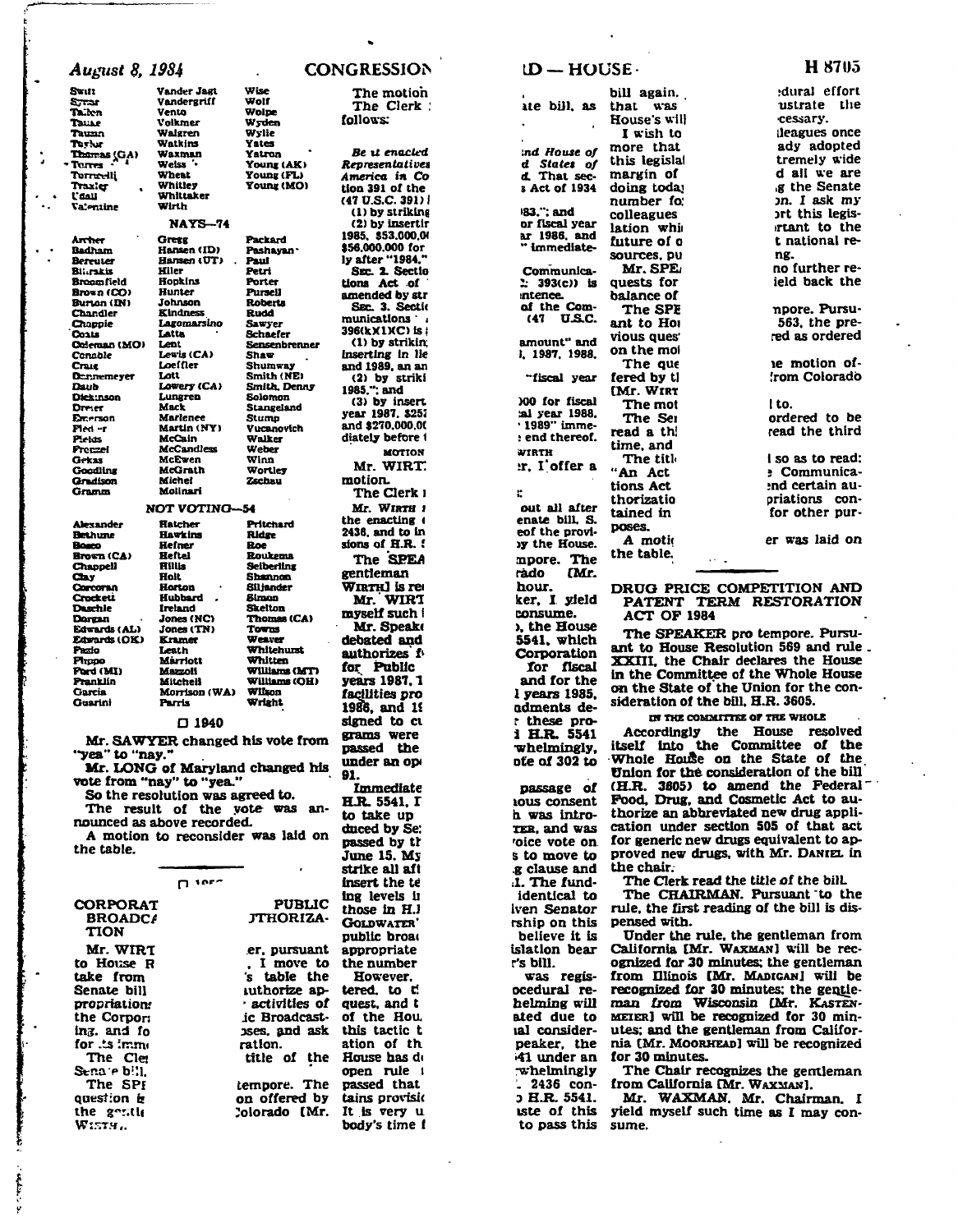**(Mr. WAXMAN asked and was given permission to revise and extend his remarks.)** 

Mr. WAXMAN. Mr. Chairman, H.R. **3605. the Drug Price Competition and • Patent Term Restoration Act, is the most important drug legislation to come before the Congress since the 1962 changes in the drug laws. It is also the most important consumer legislation to be considered this Congress.** 

**The bill will save consumers over \$1 billion by making more low cost generic drugs available. The legislation will also provide the incentives necessary for this country to maintain its worldwide leadership in pharmaceutical research by restoring patent time lost - due to Government review. -**

**Let me briefly explain the bill. Title**  I of H.R. 3605 extends the Food and **Drug Administration's [FDA] generic drug approval procedures used for brand name drugs approved before**  1962 to those approved after 1962. For **pre-1962, the FDA does not requirecomplete retesting of generic copies. Instead, the generic drugmaker must show that his drug is the same as the pioneer drug which was previously determined to be safe and effective. Unfortunately, .these abbreviated generic drug approval procedures do not apply to pioneer drugs approved after 1962. The lack of such procedures is an effective bar to generic competition because the generic companies cannot afford the millions of dollars to duplicate the test results already in the FDA's files.** 

**There are 150 post-1962 drugs which are off patent including best sellers such as Valium, motrin. dyazide. and Inderal. By making these drugs avail**able as generics, H.R. 3605 will reduce **the cost of drugs for all consumers. Approximately 84 percent of our citizens pay their drug bill without any form of government assistance. Consequently, the FDA estimates the cost savings of this bill to be \$1 billion. Older Americans, in particular, will benefit from the legislation because they are the largest consumers of medicines, using almost 25 percent of all prescription drugs.** 

**Federal and State governments will also save millions of dollars. For example, the Department of Defense saved \$1.2 million in 1 year on one dosage form of a drug as a result of the availability of a generic alternative.** 

**Title II of the bill would extend the patents for drugs and other substances subject to' premarket approval for up to 5 years. Because a patent continues to toll when a manufacturer is testing and awaiting Government approval, the amount of patent time remaining after approval is less than the normal 17 years. For example, representatives of the drug industry have testified that the average patent time left after approval is between 8 and 10 years. Research-intensive firms predict that declining patent term will result in the development of fewer innovative products.** 

**due to Government review. Consequently, the legislation will create a significant incentive for the development of new products. In the case of drugs, this could mean new cures for untreatable diseases and less expensive treatments for controllable diseases.** 

**This bill represents a compromise among divergent and sharply differing interests. Previously, extended approval of generic drugs has been opposed by the brand name drug companies and supported by consumer, senior citizen, and labor groups as well as the generic drug industry. Conversely, patent extension was supported by the brand name drug industry and opposed by consumer, labor, and senior citizen groups as well as the generic drug companies.** 

**After almost a year of .data analysis and negotiations, we were able to fashion a compromise bill. This legislation has been endorsed by the FDA. the Pharmaceutical Manufacturers Association representing the brand name drug-companies, the generic drug industry, the American Association of Retired People, the National Council of Senior Citizens, Consumer Federation of America, AFL-CIO. AFSGME, . UAW. and SEIU.** 

**Mr. Chairman, this .bill fairly and carefully- balances the public's need for low cost generic drugs and private industry's need for sufficient patent life to encourage' the development of innovative products such as drugs. I urge the passage of the bill without amendment.** *\*"* 

**Mr. MADIGAN. Mr. Chairman. I yield myself such time as I may consume.** 

**(Mr. MADIGAN asked and was given permission to revise and extend his remarks.)** 

**Mr. MADIGAN. Mr. Chairman, I**  rise in support of H.R. 3605, which ini**tiates an expedited, abbreviated application process for generic drugs and extends the patent protection afforded the pioneer developers of new medications. This legislation culminates a long bipartisan effort to combine and balance these two objectives and promote innovative changes to the Federal Food, Drug and Cosmetic Act. Both the Energy and Commerce and the Judiciary Committees have now provided ample time for discussion, testimony and rebuttal by groups- favoring the legislation and by those who seek to change it.** 

**On the average, it takes \$85 million and over 10 years to bring a new drug to the marketplace. This tremendous investment of time and dollars by the pharmaceutical industry must be protected. The majority of time expended in meeting the regulations set forth by the FDA involves the careful testing of drugs for use in humans. After this period of clinical testing, additional administrative review further delays the period before the drug comes to the marketplace. As I previously** 

**The bill restores patent time lost noted, the combined time lost in meeting the FDA procedures averages approximately 10 years. These are years of lost profitability to the pioneer developer. This detracts from the resources and ability of drug companies to bring new products to the marketplace. Continued research and development by the drug industry is vital to maintain our preeminent position in medical therapeutics. It is, therefore, important to ensure that these companies be provided ample patent protection to recoup their investment.** 

**Under the provisions of this legislation, patent protection can be extended up to 5 years as long as the extension, when added to the patent time remaining, does not exceed 14 years.** 

**We must provide this extension to guarantee the continued commitment of resources for the development of innovative drugs to address the changing health needs of our citizens.** 

**. At the same time, I am concerned with the containment of health care costs. H.R. 3605 will allow the marketing of generic counterparts which are identical to post-1962 pioneer drugs, following the expiration of the original patent term. The contribution of medications to the overall cost of health care can be reduced drastically if these generic equivalents are brought to the marketplace in a timely fashion. It is estimated that \$1 billion can be saved over a 12-year period by the increased use of generic equivalents.** 

**This proposal is a balanced, biparti**san effort that has benefits for all**tor the patients who require medication, for that part of the pharmaceutical industry that researches and develops new drugs, for that part of the industry that produces the generic equivalents of the pioneer drugs, and for the Federal agency that is charged with the protection of the public in the proper use of safe and effective drug products.** 

**I support this important balanced approach to the marketing of drugs in this country, and I urge your support for the bill.** 

**Mr. WAXMAN. Mr. Chairman, 1 yield 5 minutes to the gentleman from Oklahoma [Mr. SYNAR).** 

**Mr. Chairman. I want to point out the very significant role the gentleman from Oklahoma has played in this legislation as the author of the Drug Price Competition and Patent Term Restoration Act, which has been folded into this compromise.** 

**Mr. MADIGAN. Mr. Chairman, will the gentleman yield?** 

**Mr. WAXMAN. I would be pleased to yield to my colleague, but I wanted, to yield time first to the gentleman**  from Oklahoma, who in-his absence I **praise as a very important participant in this compromise, as the author of the Drug Price Competition and Patent Term Restoration Act. The gentleman has played a most construe-**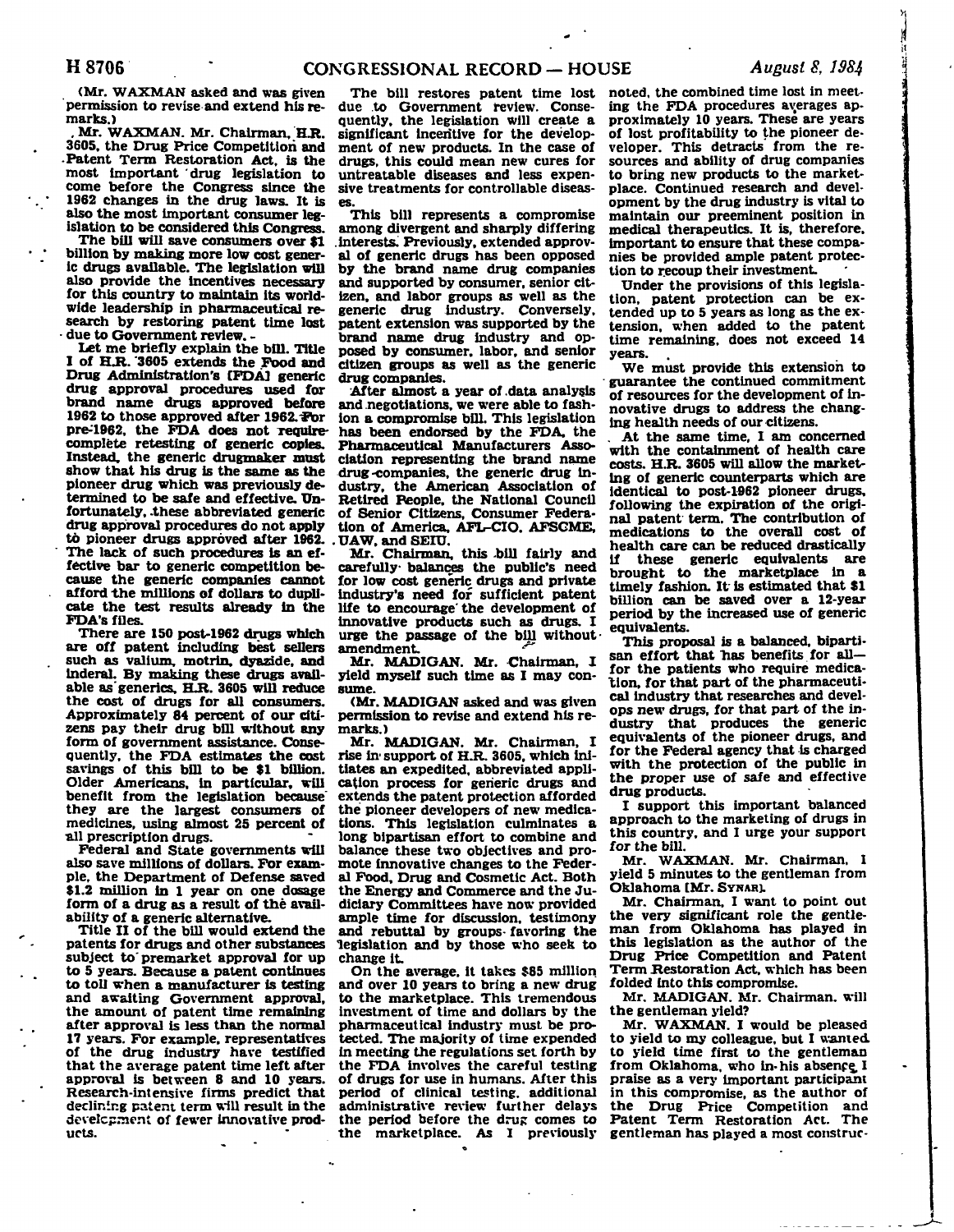tive role in fashioning the compromise and he is to be commended for his statesmanship that he has offered, and. since the gentleman is returning to' the floor at this time. I yield the  $\ell$  gentleman five minutes.

(Mr. SYNAR asked and was given permission to revise and extend his re- ' marks.)

Mr. SYNAR. Mr. Chairman. I thank the gentleman from California.

Let me join in my praise not only for the gentleman from California, but the gentleman from Illinois, for their outstanding efforts. This bill comes after a long and hard and arduous compromise proposal that we have negotiated over the last 18 months.

Mr. Chairman, we have a unique opportunity here tonight and in the next couple days to pass one of the best consumer bills this Congress will consider, not only in this Congress, but all future Congresses.

### **O 2000**

We are going to accomplish two purposes by passing this bill. First of all. we are going to provide new and better incentives for drug companies to go out and find better drugs; and, second, we are going to provide cheaper drugs by better competition in the marketplace that will benefit not only our elderly but all of those people who buy medicine.

We have a unique opportunity today to bring together all of those groups that are concerned about medical costs in this country and about better medicine. That is why this bill is being sup-, ported across the board by business, consumers. • elderly, and ' medical groups throughout this country.

I ask you to consider it closely, to review the merits of the bilL But most importantly, remember that this is a compromise bill between all of those various groups that have- concerns about better medicine in this country and providing better incentives and cheaper drugs for the future.

Yes. we do have an opportunity tonight to do something which we rarely get to do, which is to provide for a bill that will give us better drugs and cheaper drugs for. the future. I endorse this bill enthusiastically and I ask my colleagues to do so.

Mr. Chairman, I rise in strong support of the Drug Price Competition and Patent Term Restoration Act. This bill accomplishes two important goals:

It provides incentives for research on new drugs by restoring a portion of the patent life that is lost during the FDA approval process; and

It increases price competition in the drug marketplace by simplifying the approval process for generic drugs

Together, these two will bring about cheaper drugs today and better flrugs tomorrow.

I introduced the Patent Term Restoration Act over a year ago with 100 cosponsors—today there are 151.

My colleagues and I were concerned about the Integrity of our patent

system, and the adverse effect of increasingly lengthy FDA approval on drug research in this country:

Drug research as a percentage of sales is declining.

The cost of developing a new drug averages \$87 million

The average effective patent life of a pioneer drug is reduced by 7 years because of FDA review.

- The bill. before us today would return fairness to the patent process . by restoring a protion of a drug's 17 year- patent term that has been consumed during the Government-mandated testing and approval process.

The restoration would be limited to 5 years and in no case could give a drug product more than 14 years of market exclusivity.

The other title of this bill improves price competition in the drug marketplace. It establishes an expedited approval process for generic drugs that are identical to a pioneer drug which has already been approved.

Currently, the FDA requires the same lengthy testing and. application procedure for generics that it requires for entirely new drugs.

The effect has been to limit drug competition by keeping generics off the market. This bill will result in the immediate availability of 150 offpatent drugs at a cost of one-tenth to one-half-of existing prices.

Consumers will save nearly \$1 billion over the next 12<sup>-years</sup>. And it's important to remember that senior citizens are the primary consumers of health care.

This bill is an important compromise that improves research and development and increases price competition in the drug marketplace.

As sponsor of the Patent Term Restoration Act, and as a consponsor of this legislation, I encourage my colleagues to support this landmark legislation.

**Mr. WAXMAN. Mr.** Chairman, at this time I yield myself so much additional time as I may. consume.

This bill represents a compromise among divergent and sharply differing Interests. Previously, extended approval of generic drugs has been opposed by the brand name drug companies and supported by consumer, senior citizens, and labor groups as well as the generic drug industry.

Conversely, patent extension was supported by the brand name drug industry and opposed by consumer, labor, and senior citizen groups as well as the generic drug companies.

After the work on this legislation and the work on this compromise bill, the legislation -has now been endorsed by the FDA. the Pharmaceutical Manufacturers Association representing the brand name drug companies, the generic drug industry, the American Association of Retired People, the National Council of Senior Citizens the Consumer Federation of America, the AFL-CIO. AFSCME. the OAW. the USW. and SEIU.

Mr. Chairman, this compromise represents broad bipartisan support. It would not have been possible to fashion this compromise without the work of the gentleman from Oklahoma [Mr. SYNAR] the gentleman from Illinois (Mr. MADIGAN] and our Committee on Energy and Commerce, and particularly I want to pay tribute to the gentleman from Wisconsin [Mr. KASTEN-MEIER] who has been involved in this legislation for two Congresses. His contribution has been enormous and without it we would not have had the legislation that is before us.

I want also to pay a special tribute to the gentleman from Tennessee [Mr. Gorel and the gentleman from Massachusetts. [Mr. FRANK] for their role as well in fashioning the legislation.

I have no further requests for time from our side and I would therefore yield back the balance of our time.

Mr. CHAIRMAN. Does the gentleman from Illinois [Mr. MADIGAN] desire additional time?

Mr. MADIGAN. Mr. Chairman, I have yielded back the balance of my time.

The CHAIRMAN. The gentleman from Wisconsin [Mr. KASTENMEIER] is recognized for 30 minutes.

Mr. KASTENMEIER. Mr. Chairman. I yield myself so much time as I may consume.

(Mr. KASTENMEIER asked and was given permission to revise and extend his remarks.)

Mr. KASTENMEIER. Mr. Chairman. I rise in strong support of H.R. 3605. the Drug Price Competition and Patent Term Restoration Act of 1984. This carefully crafted compromise is . both proconsumer and proresearch. I hope in the next few minutes to outline to my colleagues both how important this legislation is and how we got here.

American intellectual property law in general, and patent law in particular, is designed to reward innovation. The founders of our Nation recognized the importance of promoting the use<sup>-</sup> of arts and sciences by providing Congress with a specific grant of authority in this area. Pursuant to that grant of authority, the Congress has enacted a series of patent and copyright laws. Since 1861 our patent laws have provided that in return for the public disclosure of a useful Invention that an Inventor may obtain a period of 17 years to exclude others from practicing that invention.

As many Americans have recognized in recent years, it is our intelligence and Inventiveness which sets us apart from many of our trading partners and foreign competitors. An important element of fostering that spirit of inventiveness is a strong patent system. One Ingredient to such a system is that inventors have a reasonable assurance that their inventions will be in the commercial marketplace for a long enough period of time for them to recoup their investment in research. It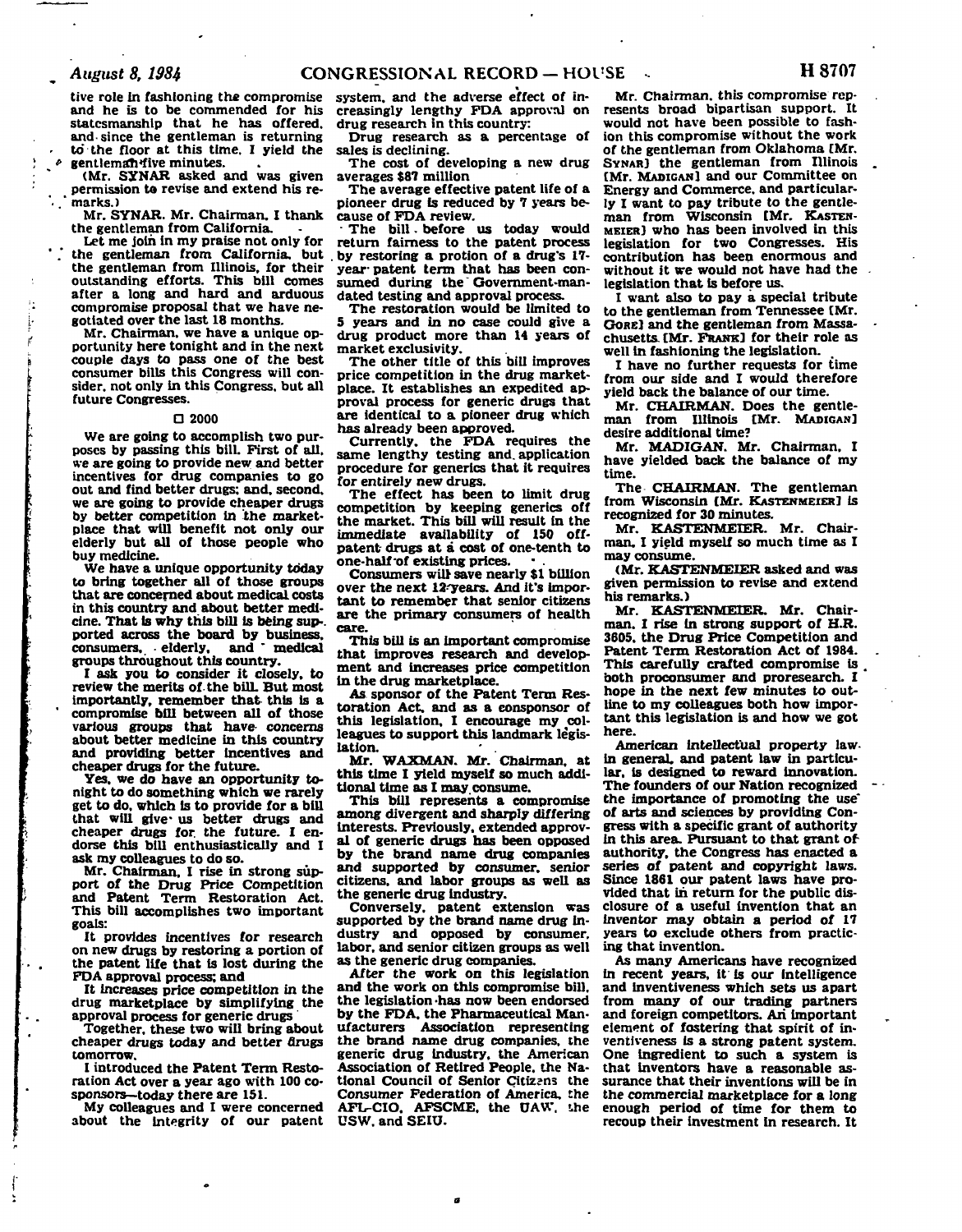**is this issue of effective patent life which originally motivated this legislation.** 

**During the late 1970's. many research-based pharmaceutical firms began to complain that the effective market life of their patented inventions was being eroded by excessively long periods of regulatory review—and delay—at the Food and Drug Administration. They argued that unlike other**  patented inventions, they had to **obtain premarketing clearance or approval from a Federal regulatory agency, the FDA. They claimed that the approval process reduced the effective patent life of drugs oy about 7 years. This view was affirmed by two high-level, bipartisan panels, the Natidnal Productivity Advisory Committee and the President's Commission on Industrial Competitiveness.** 

**In response to the problems of the research-based pharmaceutical houses,**  legislation was offered to restore **patent life lost through regulatory review. Before acting on this legislation, last -Congress the Committee on - the Judiciary commissioned a study by the Office of Technology Assessment IOTA1. The OTA study, "Patent Term Extension and the Pharmaceutical Industry." found that since 1966 the average effective patent terms of drugs had declined. The study also found that the research and development costs for new chemical entities have Increased at the same time.** 

**' The OTA findings standing along might have convinced some about the need for legislation on the patent side. However, the OTA study went on to point out that the current policies of the FDA served to offer additional protection to FDA-approved drugs even after they go off patent. This is so. because the FDA has erected a set of substantial barriers to the market entry of generic substitutes. The OTA also raised several cautions about any patent term legislation. They pointed out that expenditures for research and development appeared to be stable, despite reduced effective patent life. Second, they predicted that drug prices were likely to be higher during a period of patent extension. Third, they feared that patent term extension may merely increase the attractiveness of research on drugs to be sold to large markets at the expense of research on rare diseases or orphan drugs.<sup>1</sup> Finally, the OTA noted that reforms were underway at FDA to reduce the period of regulatory delay.** 

**Last Congress, when faced with the task of implementing the recommendations of the OTA study, the Senate chose to enact patent term legislation alone, but the House balked. The failure of patent term legislation last Congress was primarily the result of our failure to view the regulatory and patent problems of the drug Industry as a whole, as recommended by OTA.** 

**This Congress, through the mediation/arbitration efforts of Congressman WAXMAN and others, a#carefully crafted compromise has been -developed. This compromise totally satisfies no one, but pleases most responsible parties. As you will hear from others today, this bill is the single most important set of patent law amendments in decades and the most fundamental alternative to the Food. Drug and Cosmetic Act since 1962. This bill is also both the most important consumer bill and medical cost containment measure before us this Congress.** 

#### **SUMMARY Or THE BIU.**

**H.R. 3605 contains two titles. The first title of the bill creates a new system for the approval of generic drugs by the Food and Drug Administration. This approval process for drugs approved by the FDA after 1962 has been severely criticized as too cumbersome and expensive. In essence the provisions of title I of H.R. 3605 extend the procedures for approval of generics for pre-1962 drugs to the later class of drugs.** 

**Thus, under H.R. 3605 a generic manufacturer may submit to FDA a request for approval of a generic substitute for any post-1962 drug. The generic manufacturer must establish that the proposed substitute is the same or therapeutically equivalent to the drug which has already "been approved.** 

**Under the approval process in H.R. 3605. a generic manufacturer may submit an application ior approval to FDA before the so-called pioneer drug goes off patent. The generic may submit data establishing bioequivalency during this time period. In order to complete this application the generic manufacturer must conduct certain drug tests. In order to facilitate this type of testing, section 202 of the bill creates general exception to the rules of patent infringement. Thus, a generic manufacturer may obtain a supply of a patented drug product during the life of the patent and conduct tests using that product if the purpose'of those tests is to submit an application to FDA for approval.** 

**H.R. 3605 permits generic applications to be effective after a patent expires. In addition. H.R. 3605 provides that a generic manufacturer may re**quest FDA approval to begin market**ing before the patent on the drug has expired. Under current law. this situation is not an issue because of the cumbersome approval process. If the generic manufacturer seeks such an approval it must allege that the existing patent is invalid or will not be infringed. In this instance notification must be given by the generic to the patent holder concerning the application for FDA approval. In these cases the FDA may not approve the generic application until either One. 18 months hare expired or two. a court has determined that no infringement will take place. After the expiration of 18 months, if there has been no inter-** **vening judicial determination, the FDA will approve the generic application, even If the drug is still on patent.** 

**Finally, title I also provides for a 4** year grant of market exclusivity to be **granted by the Commissioner of the FDA for unpatentable substances which have been approved for use as drugs by the FDA.** 

#### **TITLE II**

**This title of the bill addresses the question of patent term extension. As noted above, proponents of this type of legislation have argued that the reduction of the effective market life of a patent because of Federal regulatory review should be restored through an extension of the patent term. Alternatively, or additionally, some proponents of .this approach have argued that without some form of legislative relief in this area there would be a diminished stimulus in innovation and research. Thus, it is argued that patent term extensions will create incentives for increased research expenditures. -**

**The patent term'extension provisions of the bill are relatively complex,**  and differ in many respects from the **bill approved by the Committee on the Judiciary last Congress. In general, the bill provides that a patent may be extended for a period of up to 5 years if the patented drug—or other item subject to regulatory review by the FDA—has undergone regulatory review. The bill provides several general rules for calculating the period of the extension. First, only one-half of the testing phase may be counted. Second, a year-for-year matching extension is available for any time in the drug approval process that the drug spends awaiting a decision by the FDA. The 5-year rule is available to all drugs which have not yet undergone testing by the FDA. With respect to drugs which have been patented and tested but not yet approved by the FDA. the maximum period of extension is 2 years.** 

**In addition to the 5-year rule listed above, the bill places an additional cap on the possible extension. In no case may the period of patent extension, 'when added to the patent life left after approval of the product, exceed 14 years. Finally, any part or all of the patent extension may be canceled if the applicant for an extension failed to act with due diligence in conducting tests or in the submission of data to the FDA. -**

**As noted above, the other feature of the drug patent part of the bill is to statutorily modify the rules with respect to patent infringement.** 

### **OPPOSITION TO THE BIU.**

**In closing let me take note .of some of the opposition to this bill. It should**  not come as any great surprise that **some pharmaceutical houses are' opposed to this legislation. In fact, if we were voting on the ANDA provisions of title I of this bill alone, probably all of the drug companies would be op-**

**<sup>&#</sup>x27;I note parenthetically this problem has bpen treated, in ran. by the passage oi the Orphan Drug Act last Congress.**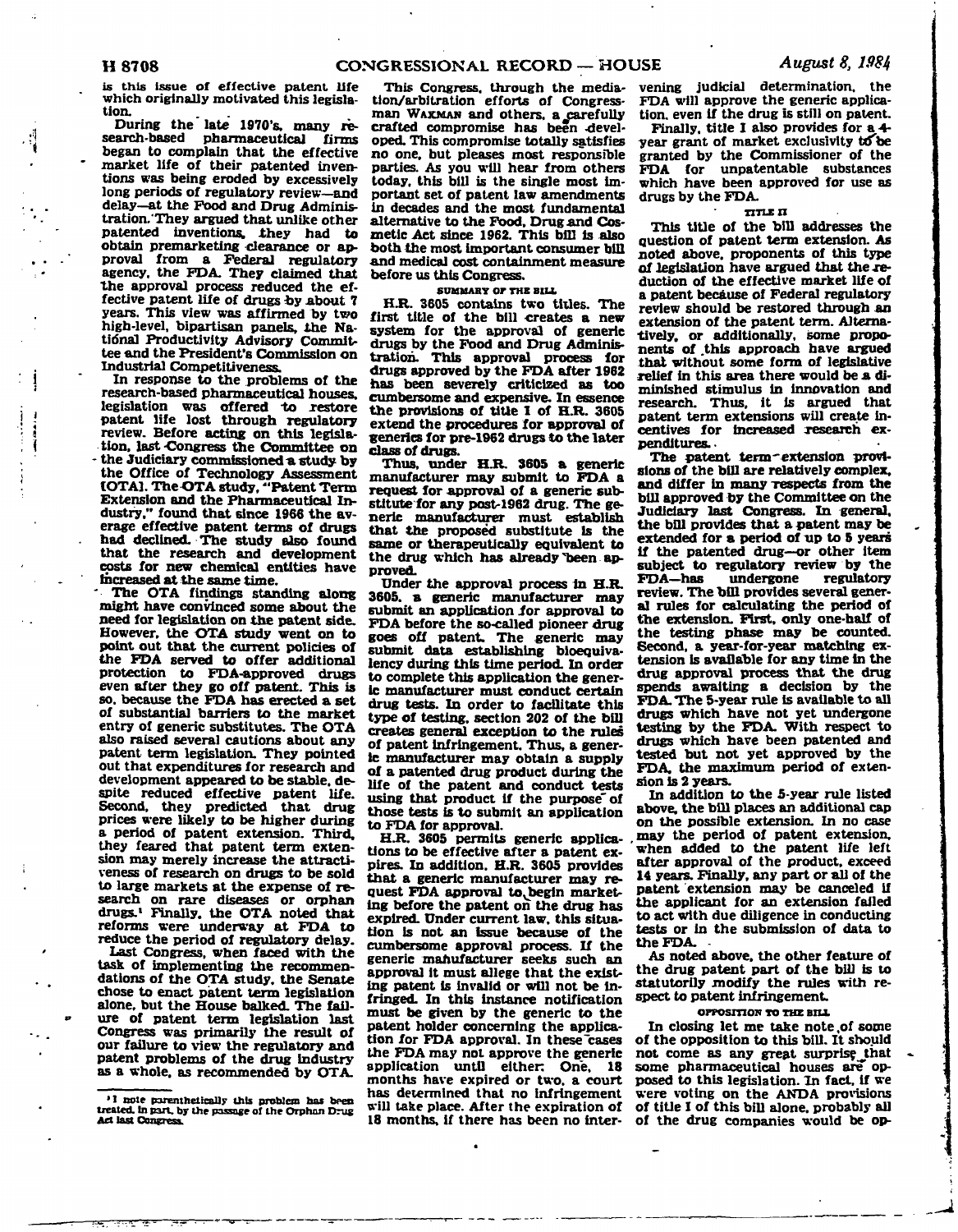**dosed. The enactment of this bill will open up to generic competition, within the next few years, billions of dollars of off-patent drugs. The dissident drug companies know full well that if they •Jo not stymie enactment of this bill they -will face stiff competition on their leading drugs. For example,**  within the next year the patents will **expire on three of the top selling drugs: One. Inderal—used for cardiovascular purposes; two. Aldomet—also used for cardiovascular purposes; and three. Valium—an antistress drug. It is not a coincidence that the companies that hold these soon-to-expire patents are leading the opposition to this bill. -**

**The amendments—in the .patent area—that you will be asked to vote on have all been considered and rejected by the Judiciary Committee. For the most part these amendments have one common purpose: to provide for longer patent term extensions. Some of the amendments will be disguised as technical amendments, others as clarifying in nature; yet In fact, they all go to \*\*--> heart of the compromise and** 

**jld be rejected.** 

#### **CONCLUSIONS**

**When the negotiations on this subject began over a year ago, there were**  two goals: a fair and workable system **for the approval of generic drugs at the FDA: and a sensible patent term restoration to compensate for regulatory delay. In my view these goals have been achieved. The ANDA approval process will mandate the FDA to remove the unnecessary barriers to competition. The provisions of title I of the bill will also assure thaf generic substitutes are just as sale and effective as the pioneer drugs. The patent term restoration provisions are less generous than what the Industry requested, but are a fair accommodation.** 

**I urge my. colleagues to support this bill.** 

**Mr. GORE. Mr. Chairman, will the ntleman yield?** 

**Air. KASTENMEIER. I am pleased to yield to the gentleman from Tennessee.** 

**Mr. CORE. I did not take time earlier, but I appreciate my colleague yielding for me to just say a few brief words In strong support of this legisla**tion. I was one of those who found, **myself on the other side of the debate last year. Without reopening that issue at all. which would be most inappropriate, I felt that that version was overly balanced toward the large pharmaceutical companies and did not have enough in the bill for consumers.** 

#### **D 2010**

**I think this bill is very balanced. It is still generous toward the large companies and will assist those companies In being successful against the Increasingly stiff competition from companies in foreign countries.** 

**At the same time, however, this bill will provide more new competition in drug pricing in the form of competition from the newly approved generic** 

**drugs which will be able to come onto the market much faster after the patent period has expired, so that overall, this bill is good both for the industry and for the consumers.** 

**That is why all the major consumer groups are for it. the senior citizen groups are for it, and the Pharmaceutical Manufacturers Association is for it.** 

**Rarely do we have a chance in this body to vote on a piece of legislation that is as well crafted as this bill Is, and which has been worked on as long as this bill has been worked on.** 

**I want to express my strong support**  for it and ask my colleagues to vote for **it in overwhelming numbers.** 

**I appreciate my colleague's courtesy in yielding.** 

Mr. KASTENMEIER. Mr. Chair**man. I say in response to the gentleman from Tennessee, the bill 2 years ago did not have the ability, because of the germaneness rule, to consider the generic aspects-that this bill has**  which gives it the balance that the **gentleman says is present, and I agree with that assessment.** 

**On the other hand in some respects this bill is more generous to pharmaceutical manufacturers;, the other bill 'was entirely prospective. They could not have had an extension to the year 2000. It addressed no drugs currently under application or under test in the pipeline. —** 

This bill does. I do not think that is **unfair, but I will say that it is something that the pharmaceutical manufacturers certainly wanted and they got in this bill that they did not get in the bill 2 years ago.** 

**Mr, GORE. If the gentleman would yield further. I am so delighted and thrilled that we are on the same side this year that I am not even going to pursue that debate. I am just happy that we are together on this bill, it is in the best' Interests of the American people, industry and consumers alike.** 

**Mr. KASTENMEIER. I thank my colleague from Tennessee for his participation of 2 years ago, even though we were in continuing .opposition for his continuing support.** 

**Actually being from Tennessee, he serves in a long tradition not only of this father but the other Senator from Tennessee no longer on the scene who was so well-known nationally.** 

**Mr. GORE. Indeed, this bill can be compared in its significance with the 1962 Kefauver amendments which was the landmark In the laws governing pharmaceuticals in this country.** 

**This bill is comparable in signifi**cance to that bill. Again, I thank my **colleague for yielding and urging sup- . port for the bill.** 

**Mr. KASTENMEIER. Mr. Chairman. I reserve the balance of my time. The CHAIRMAN. The gentleman** 

**reserves the balance of his time. The gentleman has consumed 11 minutes. The gentleman from California [Mr.** 

**MOORKEAD] is recognized for 30 minutes.** 

**Mr. MOORHEAD. Mr. Chairman. I yield 1 minute tothe gentleman from Illinois [Mr. HYDE].** 

**(Mr. HYDE asked and was given permission to revise and extend his remarks.)** 

**Mr. HYDE. I thank my friend for yielding time to me.** 

**Mr. Chairman, our colleague [Mr. FISH] joins me In the remarks that, follow:** 

**I rise in support of H.R. 3605. This legislation is designed to correct a current inequity, in the patent law. Present patent law provides an inventor 17 years of exclusivity. However, for certain products such as chemicals and medications, the 17-year patent term has been unintentionally eroded by Federal premarket testing and regulations.** 

**When Congress settled on 17 years of patent life on March 2, 1861. it never took into account today's massive Federal bureaucracy. Granted these tests are Important and can't be rushed. But we can't ignore the fact that inventors in this industry do not get anywhere close to 17 years of exclusive use of their inventions.** 

**As the patent life has eroded over the last decade, the cost of developing new medication has skyrocketed. However, out of every \$1 spent on health**  care in the United States, only about 8 **cents is paid for medicines.** 

Drug prices have been one compo**nent of health-care costs that has remained relatively stable over the last 20 years. While the Consumer Price Index has risen 178 percent and health-care costs have Increased 629 percent. the cost of prescription drugs has increased, only 34 percent over that 20-year period. The beneficial effects that new medicines have on medical costs can be graphically illustrated. Tagamet, the new ulcer drug, eould save some \$250 million a year in forgone surgery and physician visits if the drug were used by all who could benefit from it. The average hospitalization cost for a case of pneumococcal**  pneumonia in an elderly person is ap**proximately \$3,300. The vaccine to prevent this disease costs only about \$100. The vaccine for rubella has produced savings In health-care costs and lost working time 47 times that of the price of the vaccine. Additionally, sodium valproate, a new medicine to treat epilepsy, has been estimated to save \$612 million yearly.** 

in the line

بن به باسه

() 電話 アンド

z

**Shorter patent life translates into falling rates of return, which trans**lates into falling investment in re**search and development, which trans**lates into fewer and fewer new medi**cines coming on the market.** 

**This phenomenon, coupled with the inability of many new products to recover their investment, discourages innovation. For example, from 1955 through 1962. an average of 46 drugs were introduced annually in the United States; today, undoubtedly for a variety of reasons, that average is**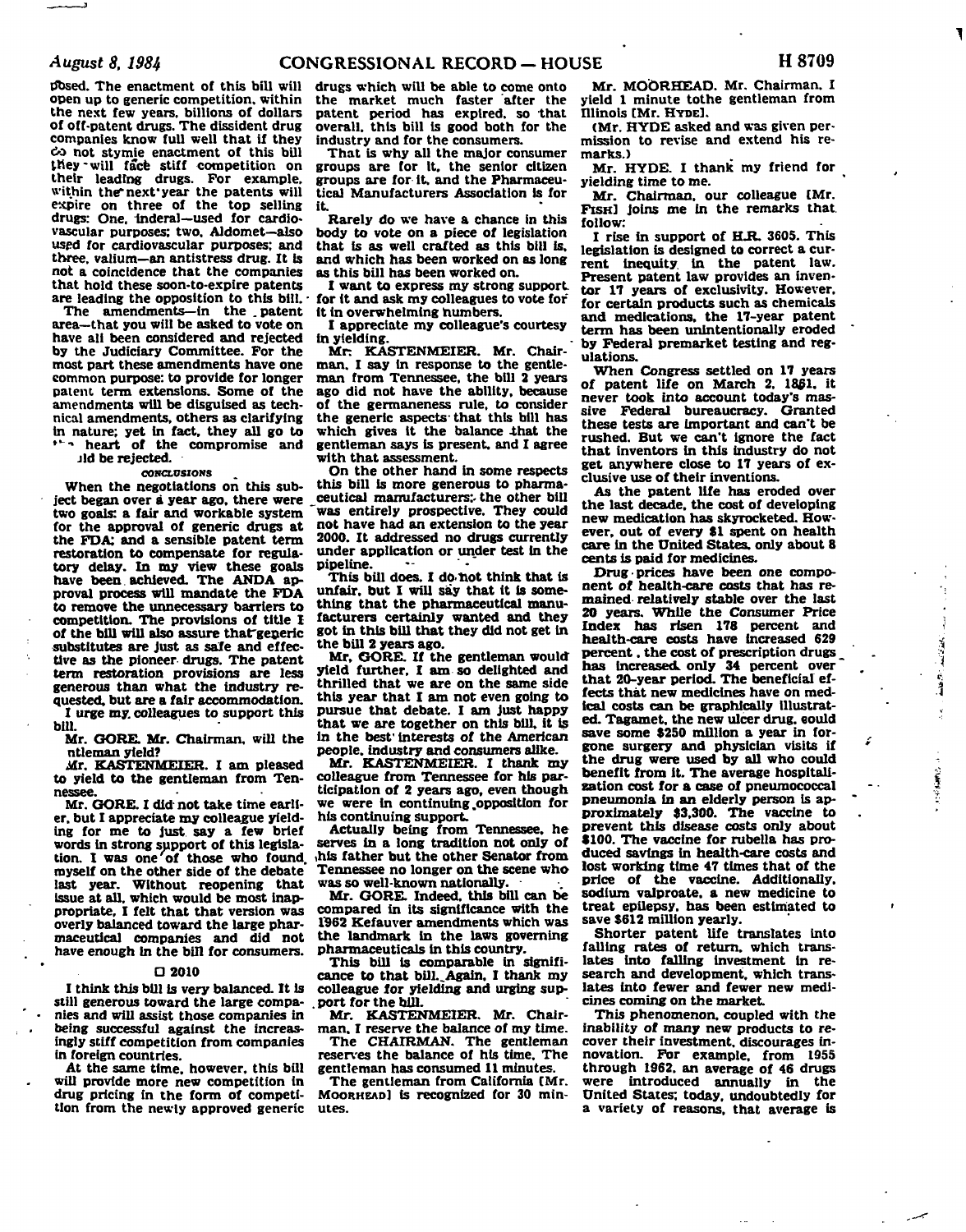**only 17 drugs a year, a decline of 63 However, this particular bill would percent.** 

**Gradually, the time needed to complete and clear the regulatory review process has grown longer, as products and tests have become more sophisticated and the regulatory resource of agencies like the FDA have become stretched to their limit. In 1962. for example, it took approximately 2 years and \$6 million to bring .a new medicine irom the laboratory to the marketplace. It now takes an average 7 to 10 years and about \$70-\$85 million to complete this testing period. Thus, it is not uncommon for a drug product to have lost up to one-half of its patent life without having yet been marketed.** 

**This reduction in the number of drug innovations strongly indicates that the public-is being deprived-of new therapies. The decline in pharma**ceutical patent lives, the result of in**advertence rather than congressional intent, will erode the investment research incentive provided by the tra- . dional 17-year patent term.** 

**This is important legislation. It Is important to the,consumer, especially the elderly and it is Important to industry and I urge colleagues to vote favorably for its passage.** 

**At the proper time, Mr. MOORHEAD will offer an-amendment which he offered in subcommittee and lost and a modified version of which was offered at the full Judiciary Committee by Mr. HUGHES and supported by our chair**man Mr. Robino. I urge you to sup**port that amendment.** 

**Mr. Chairman, I yield back the balance of my time.** 

**Mr. MOORHEAD. Mr. Chairman. I yield 2 minutes to the gentleman irom Ohio [Mr. DEWINE].** 

**(Mr. DEWINE asked and was given permission to revise and extend his remarks.)** 

**Mr. DEWINE. Mr. Chairman, basically, there are many good things in this bill, but I regret there are several things that some of us on this side of the aisle are having problems, with, and we hoped they would be able to be rectified in the committee, but they were not.** 

**I would like to talk briefly about one particular aspect of this bill which is the overturning of the Bolar case.** 

**It has been long accepted patent law. at least it is my understanding, not being a patent lawyer, but it is my understanding that for years in this country, -it has been considered a patent infringement for a company to test or market or use a particular item. This particular bill would overturn the Bolar decision.** 

**In that case, the U.S. Court of Appeals for the Federal Circuit held, consistent with prior law. that a generic drug company may not formulate and test its version of another company's patented drug until the patent term expires.** 

**The Bolar decision is sound law and in my opinion should be retained.** 

**overrule Bolar and thereby permit a generic company to engage in acts which heretofore would have constituted patent infringement.** 

**I understand the committee has received a legal advice that this is constitutional I am not sure it is constitutional, to be taking property rights away from people and away from companies. But whether or not it is constitutional, it seems to me it is bad public policy and should be rejected by this Congress.** 

**Mr. MOORHEAD. Mr. Chairman, I yield myself such time as I may consume.** 

**Mr. Chairman, I rise in support of H.R. 3605, the Drug Price Competition and Patent Term Restoration Act of 1984.** 

**When most people hear the words patent law reform, they do not consider those words as having a life-ordeatb ring. But what about words like penicillin or polio, pneumonia, smallpox and measles vaccines—do they**  have more of a life-or-death ring? The **present impact of patent law on the drug industry is inhibiting those very kinds of discoveries.** 

**Our patent system is crucial to the drug and the agricultural chemical industries. Ironically, these industries, while especially needing the patent system, do not receive its full benefit. It's very costly, very time consuming, and very risky to develop a new medicine. Currently, to bring a medicine to market takes about 10 years, costs \$70 million and has a failure rate of 90 percent. The promise of 17 years of patent protection kept things rolling until, in 1962, the thalidomide tragedy convinced everybody that new medicines needed more rigorous testing. This, in turn, meant more time elapsed before drugs could be brought to the market.** 

**Therefore, the length of time between patenting a medicine and getting FDA approval gradually ballooned from about 1 year pre-1962 to nearly 10 years now. In other words, a life-saving medicine making its debut today will have Jess than 7 years of patent life, whereas a toy or new medicine will receive the full 17 years of protection. This, in my opinion, is not fair.** 

**I believe this, legislation will mean more and better medications, resulting in better and earlier treatment. This point was well made by a Chicago Tribune editorial (May 1. 1982) which said:** 

**Some objections have been raised to the proposed legislation because it would lengthen the time until a drug could be copied by the developer's competitors and marketed as a generic product, presumably at & lower price.. But in the long run, we all stand to benefit much more from the discovery and availability of new medications. It is far less expensive to treat patients with drugs than with surgery or long hospitalization, which may be the only alternatives. And one of the most effective ways to cut**  health care costs is to develop new medica-

**tions. Enormous Eavings. for example, r.u Id**  be made if we had more effective druss for **heart disease, cancer, genetic disorders, res**piratory diseases, and a long list of other ail**ments for which better treatment is urgently needed.** 

## **D 2020**

**Mr. Chairman. I strongly support this bill, but I believe there are some inequities that are stfll left in the bill that should be corrected.** 

**The Patent Office has requested me to offer two amendments which would correct some of the problems in** *the*  **bill. The procedures are too complicated in this legislation and can be rather simply corrected, taking care of the needs that are legitimate to the legislation but cutting down the long pro**cedural delays.

**.Another problem with the bill. Is**  that it unfairly treats so-called **second-class patents, which are pair ents that are developed from a former**  patent. Many people have said it **would prevent these drugs Irom becoming generic and xoming on the market as rapidly as they should. But \_ I would tell you that the original patented product can be put on the**  market as a generic: It would be only **the old product patent, the one that Is approved, that could get an extension**  under H.R. 3605. For that reason, I do **not think we should nave a second class patent.** 

There are other problems which  $\overline{\text{full}}$ **be addressed in amendments that are presented tomorrow. But obviously,**  one of the problems that we have in **the bill is that it compromises the rights of present patent holders by permitting their adverse use of that particular product by potential competitors prior to the time that the patent expires.** 

I have an amendment that would **take care of some of the problems suggested by the gentleman from Ohio [Mr.** DEWINE] by requiring that when a person applies for an extension of **patent rights that he give up the Kjht to exclusive use of that patent fcr experimental purposes during the last**  year of his extended patent reshts. This would give the generics a r&**i: to work on that product and get a product ready for the market. Bu: his**  rights in that patent would be given **up by him in order to get the exten**sion, and for that reason we would aot **be taking property rights fron** *sag*  **American.** 

**While I would appreciate as aye vote on these amendments when i£ey**  are offered, I do believe the bill is a step forward, it is an improvement in **the present law, and I would &^k for an aye vote on the bilL** 

**Mr. Chairman. I yield 5 minules to the gentleman from Minnesota I2Ir.**  FRENZEL<sup>1</sup>.

**.(Mr. FRENZEL asked and was g; :SQ permission to revise and extend £-1 remarks.)** 

**Mr. FRENZEL. Mr. Chairmc-.. in the discussion on the rule, I rniv.\*.** *ZAS*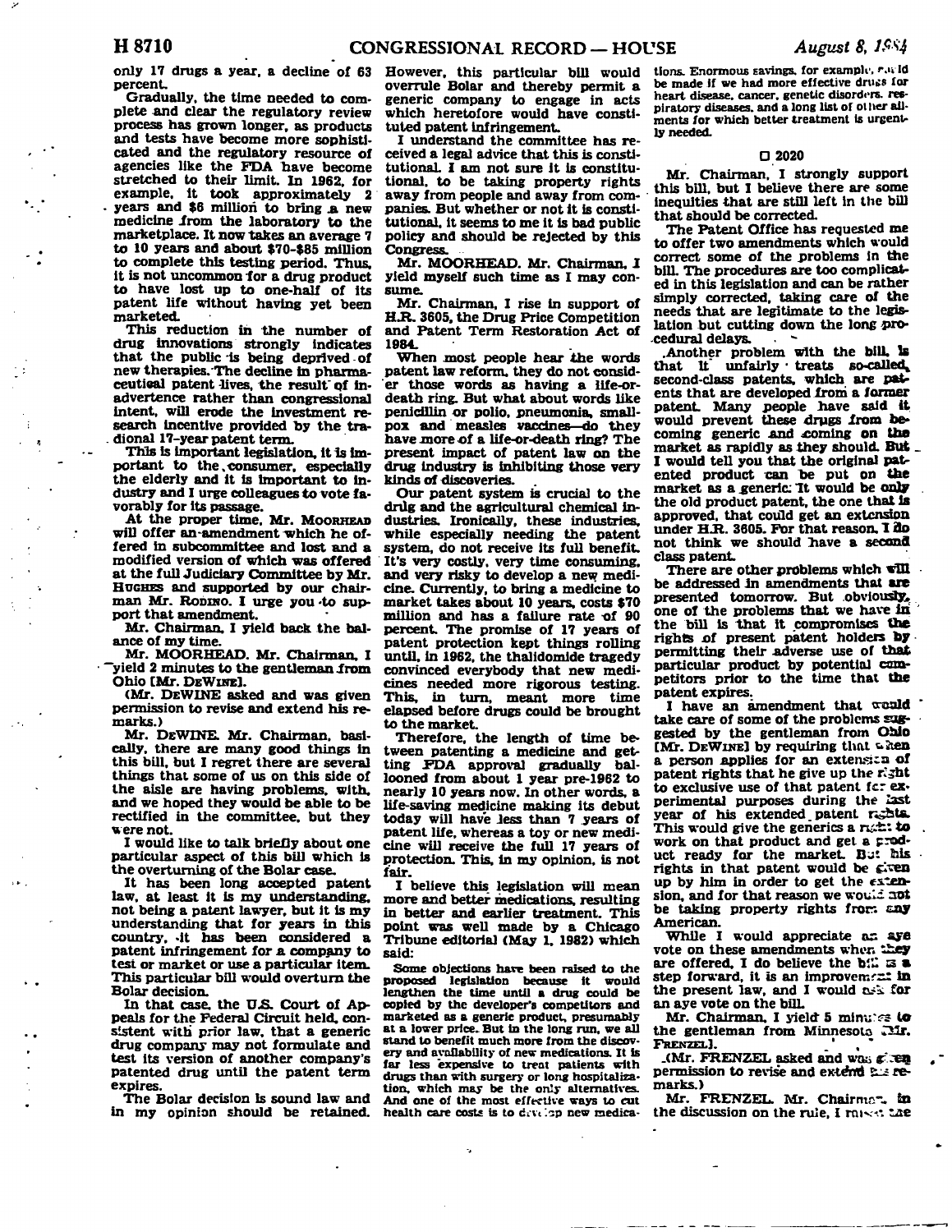**objection to the procedure, first of all, of bringing a rule to this floor within suddenly attack a pile of goods and an hour or so after it was passed, without the customary layover, which is contrary to our procedures unless**  there is a showing of great urgency. In **this case. I am not aware of any showing, of urgency having been made either before the committee, before the committees of jurisdiction .or before this Committee of the Whole.** 

**In the second place, the rule provided that the bill which is presented to the Committee of the Whole be amended by a substitute amendment and that there further be allowed a nongermane amendment to "be offered by the gentleman from South Carolina [Mr. DERRICK].** 

**I object to the nongermane amendment being a part of our process. I believe that one of the very few distinctions this House has is orderly process. We compare it with the nongermane procedure arrangements which obtain in the other body, and we. have always been proud of our procedures. Now, occasionally some of our Members get urges for' speed, urges of greed or other urges, and they are able to pig-' gyback one idea which has nothing to do with the .main bill onto another. That is obviously bad procedure. Every observer of our system understands that. Naturally, all of us would make the same observation, of course, unless it was our bill which was the hitchhiker in the case.** 

**The hitchhiker itself is a highly controversial bilL It has not been heard in any committee report following this bill. There is no testimony on it. There has been no showing whatsoever that there is a need for it or that, in fact, it will do any good for whatever the authors intend for it.** 

**On the other hand, there is some clear evidence.that it is mischievous to importers of textile goods and woolen goods.** 

**Mr. Chairman, I believe that the -worst of the mischievous items in there lies in the effective date and the requirement of labeling within mail order catalogs. If you are a catalog re**tailer selling goods to the public, you **are required under this bill within 90 days to have all of your catalogs show**ing what goods are U.S.-made and **what goods are imported, and if you do not, those goods are prima facie misbranded and subject to the penalties of this wonderful law of 1939 that none of us know anything about. I could not even tell you. what the penalties are. But I suspect that they could be substantial if they are multiplied. Therefore, one of the amendments which I will offer later on is to change that effective date to a reasonable time so that somebody placing forward orders, either for printing or for goods that are to be sold to the**  public. will have a reasonable chance **of making good on what has been rational planning on the part of that particular retail agent.** 

**I think it is just manifestly unfair to say:** 

**This was not misbranded yesterday, but today it is. Never mind if you ordered it 6 months ago. never mind if you printed your catalog 6 months ago, too bad. you are out of It.** 

**Well, how about if you are Sears Roebuck and you print a couple million catalogs and they are that thick, do you mean you have to throw out your spring catalog? That is what that effective date says to that kind of a company. The same thing is true, to a lesser extent, and is probably more harmful, to small importers of textile goods, who will suddenly find the goods that they have received which they have ordered 6 months ago are illegal, misbranded in the United States. This is obviously an unfair, unreasonable kind of a law. I have yet to understand what is good about it. I suspect that it will encourage consumers to go for imported goods over U.S. goods, and I suspect that that is counter to the motivations of the proponents of the bill.** 

**I shall hope that this bill is defeated. With the luck I had on the rule today, I harbor no great enthusiasm or any great expectation that it will be defeated. It should be defeated, and I shall offer as many amendments as are necessary so-that the House has a**  fine chance to discuss all of the as**pects of the bill.** 

**Mr. KASTENMEIER. Mr. Chairman, I yield 3 minutes to the gentleman from Florida [Mr. PEPPER], the distinguished chairman of the Rules Committee whose generosity in granting us this time accounts for our being here in the first place.** 

**Mr. PEPPER. I thank the distinguished gentleman for his kindness in yielding to me. ,** 

**Mr. Chairman. I think this bill is a fair bilL I think it corrects an injustice which has often fallen upon the big drug companies of this Nation who are in general contributing much to new and extended research in trying to find the answers, the cause and the cure of some of the dreaded diseases like heart disease and cancer that afflict so many of our people. But we in this bill have done something more than provide a greater measure of justice for the drug companies by giving them a right to extend their patents, to a certain degree, to compensate for the time they have lost while their application is being considered by the Food and Drug Administration or the companies themselves have been engaged in their own preparation for putting their drug upon the market. But the benefit to the elderly, which many of us have been particularly concerned about, they tell me. will reach something like a billion dollars in the next few years. The way the benefit will derive to the elderly is that the generic producing drug companies would be able to get the right to produce these critical drugs earlier than they** 

**otherwise would be able to do, and therefore they will be selling cheaper generic drugs, which those who are informed about the matter know simply means that you are buying aspirin, let us say. not by trade name, but by a name that really means aspirin. You**  get it cheaper in the marketplace **when you buy it that way, as they call it. a generic drug, than you do when you buy a drug that has a brand name that is sold generally in the market.** 

## **• 2030**

**So this is, I think, a fair compromise**  between the drug companies, giving **them justice for the time that they . have heretofore been losing, through no fault of their own. and at the same time, giving the elderly people of this country perhaps a savings of a billion dollars in the next few years by being able~to buy-more and cheaper generic drugs than they would otherwise be able to buy without this legislation.** 

**I add oh to this. Mr. Chairman, medicare does not cover the drugs that an**  elderly person consumes in the home. **What I am talking about is the ability of the elderly to buy drugs that they have to pay for themselves, and on the average, 13 prescriptions a year, is the number obtained by the average elderly person. They are going to be able to save a lot of money and get a lot of care that they richly deserve.** 

**Mr. MOORHEAD. Mr. Chairman. I yield '15 minutes to the gentleman from Ohio [Mr. KINDNESS].** 

**(Mr. KINDNESS asked and was given permission to revise and extend his remarks.)** 

**Mr. KINDNESS. I thank the gentleman for yielding me this time. .** 

Mr. Chairman, my purpose at this **point is to make some observations for the RECORD, because it surely is not for the purpose of pursuading anyone present. Here we are, a nice, warm, friendly little group. I wish at this point in time the cameras could scan the House Chamber to show how empty it is. That will not happen until later when we have special orders, if we have any special orders tonight.** 

Ÿ

**I feel as though maybe I am involved in a special order right now. because that is what happens when nobody listens, or at least hardly anyone listens. That is what has been happening right along the line with**  the progress of **H.R.** 3605. It has **gotten all this way without really anyone paying enough attention to certain aspects of it. It started out with a good purpose, a wonderful purpose. I agree with it thoroughly. I think that the concept of getting the clearance of generic drugs and getting them to the marketplace just as soon as possible is a great idea. It can indeed solve a lot of financial problems or help with a lot of financial problems of many people who need medicines and drugs for the sake of their health on a regular basis.**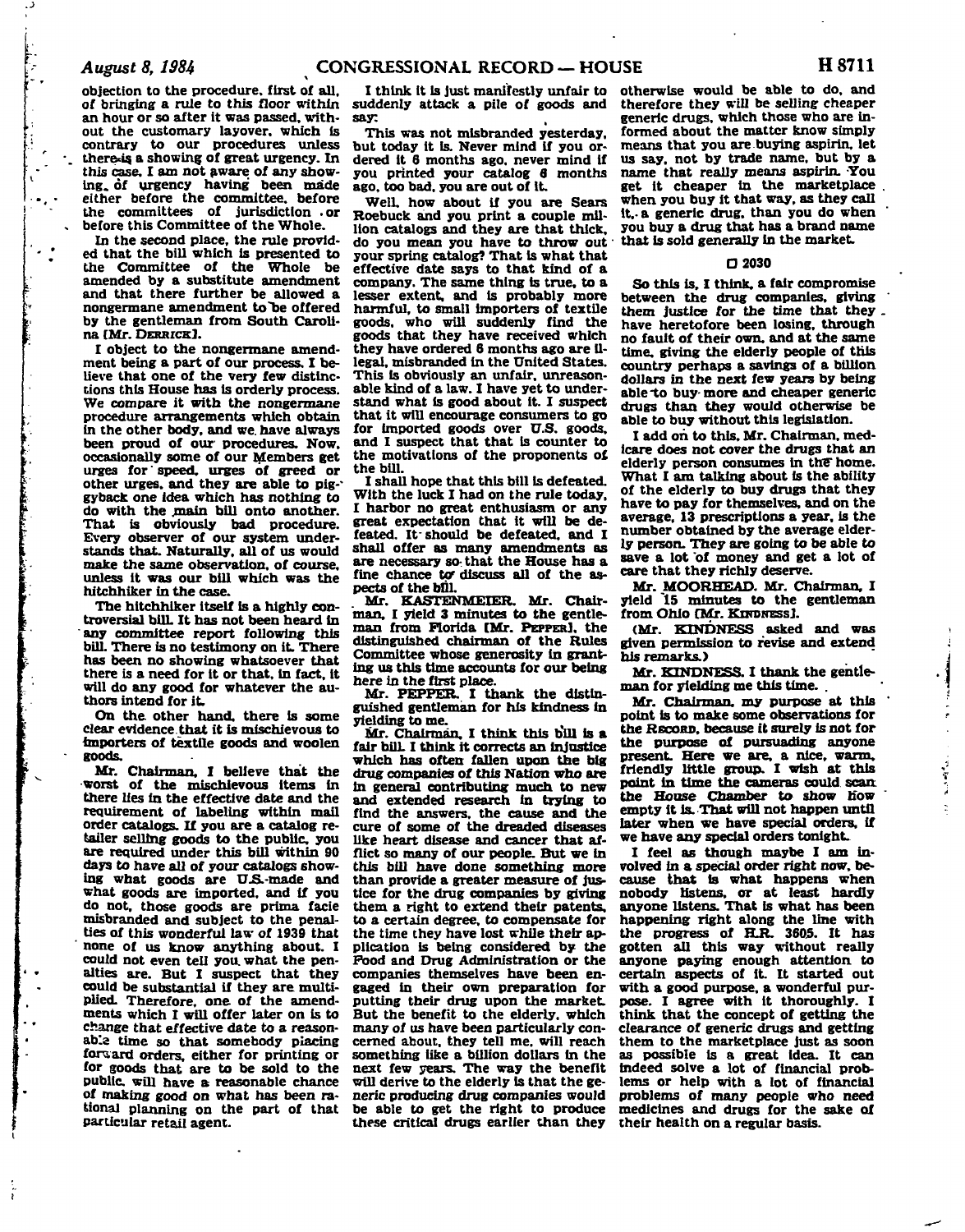**Mr. WALKER. Mr. Chairman, will the gentleman yield?** 

**Mr. KINDNESS. I yield to the gentleman.** 

**Mr. WALKER. I thank the gentleman for yielding because I think that it might be worth underscoring the point that the gentleman made as he led off his argument. I have just done a count of the House and, if TV cameras were in fact spanning the Chamber right now, they would discover that there are only 9 Members of Congress on the floor to listen to the gentleman.** 

**Mr. KINDNESS. If the gentleman would forgive my using the term, I think this is what we call a "Walker House."** 

**I agree with what we attempt to do in extending the term or restoring the term of patents that get run down or run out while the patented product is being put through a long,. tortuous regulatory process before it is approved for use on the market. Those are- two good concepts that have been much discussed by those who have heaped praise upon this bill.** 

**But, my gosh, do we have to depreciate the value of our patent laws to do this? No. I do not think so. It has been done, I believe, accidentally in the main. It has been done, in the main, by people who did not know anything about patent law, and I am not claiming to be an expert. I have had the problems pointed- out to me by people who are more expert at patent law. But the problems are there.** 

**Let me tell the Members about an experience that I had this spring at the appointment of the Speaker of the House. I was. on the recommendation of others in the Judiciary Committee, and the chairman thereof, I was appointed to be an observer, adviser to the U.S. delegation to the fourth in a series of negotiations concerning possible or potential amendments to the Paris Convention on Protection of Industrial Properties.** 

**Now. that is an old international agreement, a treaty having to do with the protection of patent laws. We have had a struggle going on for a number of years in which Third World countries, together as a group in those negotiations are saying, let us detract more and more from the patent laws of the industrialized nations. The developed nations .have too much by way of property rights under their patent protections. We do not want to recognize those rights in our countries, and we want to be able to take the value of that intellectual property at as early a date as possible and use it for the benefit of our countries and the development of our underdeveloped countries.** 

**Well, that is one side of the argument. Our side of the argument, the U.S. side of the argument is that we have, the developed nations of the world have for many years respected each other's patent laws, we have respected the rights of individuals to own intellectual property.** 

**The Third World nations, however, have strongly argued that we should weaken that concept. They are backed by the Soviet Union and the socialist countries that group themselves in these negotiations with the Soviet Union. That is sort of in the background. The Soviet Union and its allies in industrial terms, in terms of international trade, would like to have the Western, nations' patent laws weakened, just like H.R. 3605 does.** 

**Do we realize how much of our commerce throughout the world involves pharmaceuticals? That is what we are talking about mainly here, drugs. That is an important area in which the United States does have some areas of - advantage. We do sell pharmaceuticals to other countries. It is a part of our international trade picture.** 

**There are other countries that would like to do more by way of taking on intellectual property in the form of patented drugs or pharmaceuticals and marketing them throughout the world without regard to, and without respect for. our U.S. patent laws and 'the concepts that we believe or have belleved,~as a nation, are appropriate to the protection of intellectual property in the form of patents.** 

**Well, what happened' in regard to H.R. 3605 now? A lot of people wanted to have this patent term restoration matter dealt with. A lot of people wanted to do something about shortening the time for generic drug manu\* facturers, the'TThird World countries of** *VS.* **pharmaceutical operations, I guess, to be able to market more quickly these patented, products when the patent runs out.** 

**In wedding those two concepts, very worthwhile concepts, we have come together in some areas of this bill with provisions that simply derogate too much from the intellectual property rights of people in the United States. They ought to have been given serious consideration, but what happened? Nobody gives it serious consideration. Why is that? Because this is a negotiated bill; it is not a legislated bill, it is a negotiated bill.** 

**There is nothing wrong with negotiations; it happens all the time. But when you substitute somebody's statement that. "Oh. you cannot touch a tiddle in this bill because it has all been carefully negotiated and balanced and set forth in such a manner that if anybody slips a little bit, the whole thing falls.** 

**No, I do not believe it. Anyone who' has been-involved-in the legislative process for any appreciable period of time or has observed it closely knows that every time that argument is made it is false.** 

#### **. D 2040**

**Negotiated legislation is just that. It is subject to negotiation and change all the way through the legislative process. H.R. 3605 is no different and should be no different. We should ascribe no particular sanctity to this bill** 

**simply because some few individuals were involved in negotiating its contents and others went along with what was decided.** 

**Nonetheless, I understand that negotiations continue, perhaps even as we speak, in an attempt to arrive at some conclusion, some amendments that might be the final package of negotiated provisions that would end the remaining controversy.** 

**I am not that easily satisfied unless the patent laws of the United States are kept reasonably intact with respect to the preservation of the protection of intellectual property. Any time we reduce that too seriously, we are cutting the ground out from under our negotiators in the international process that I described a moment ago that goes on and on.** 

**The amendment process is a part of the legislative process to which we often give too little attention, but the amendment process could be used to improve H.R." 3605 to where, practically speaking, I do not think there would be any opposition to the bill. But we- have encountered an attitude in the Committee on the Judiciary that says, "Oh. no, you cannot." and somehow along partisan lines the votes fell in the Committee on the Judiciary. \_** 

**That is an oddity because this is not a partisan matter, from what I understand. I do not know of any reason for Democrats and Republicans to generically view the bill from different aspects, different points of view. But in the Committee on the Judiciary, all attempts at amendment were rebuffed, and where votes were taken, they were along party lines.** 

**Why should that be? I think it is the stubbornness that arises out of the arrogance of power when the .majority party has been in power too long, and reason is pushed aside, logic is pushed aside, and power takes over. All right. That is the way it seems to function all too frequently. It does not mean it is right and it does not mean that it is making good law.** 

**I would just like to suggest, for example, another gentleman from Ohio. [Mr. DEWINEJ earlier pointed out that the Bolar case is being overturned by this bill, a case that really precipitated the conclusion of the earlier negotiations on this bill. That case made it clear that the law all along really was, as most everyone in patent field thought it was. that someone who does not own a patent cannot put the patented product to a commercial use during the life of the patent, and that includes testing it and preparing it for marketing to begin as soon as the patent expires.** 

**The Bolar case, then, will be. overruled by this bill. H.R. 3605, in that this" bill would provide that the-generic drug manufacturers can start playing around with the drug on which the patent is about to expire within a year. They can use that year to get**